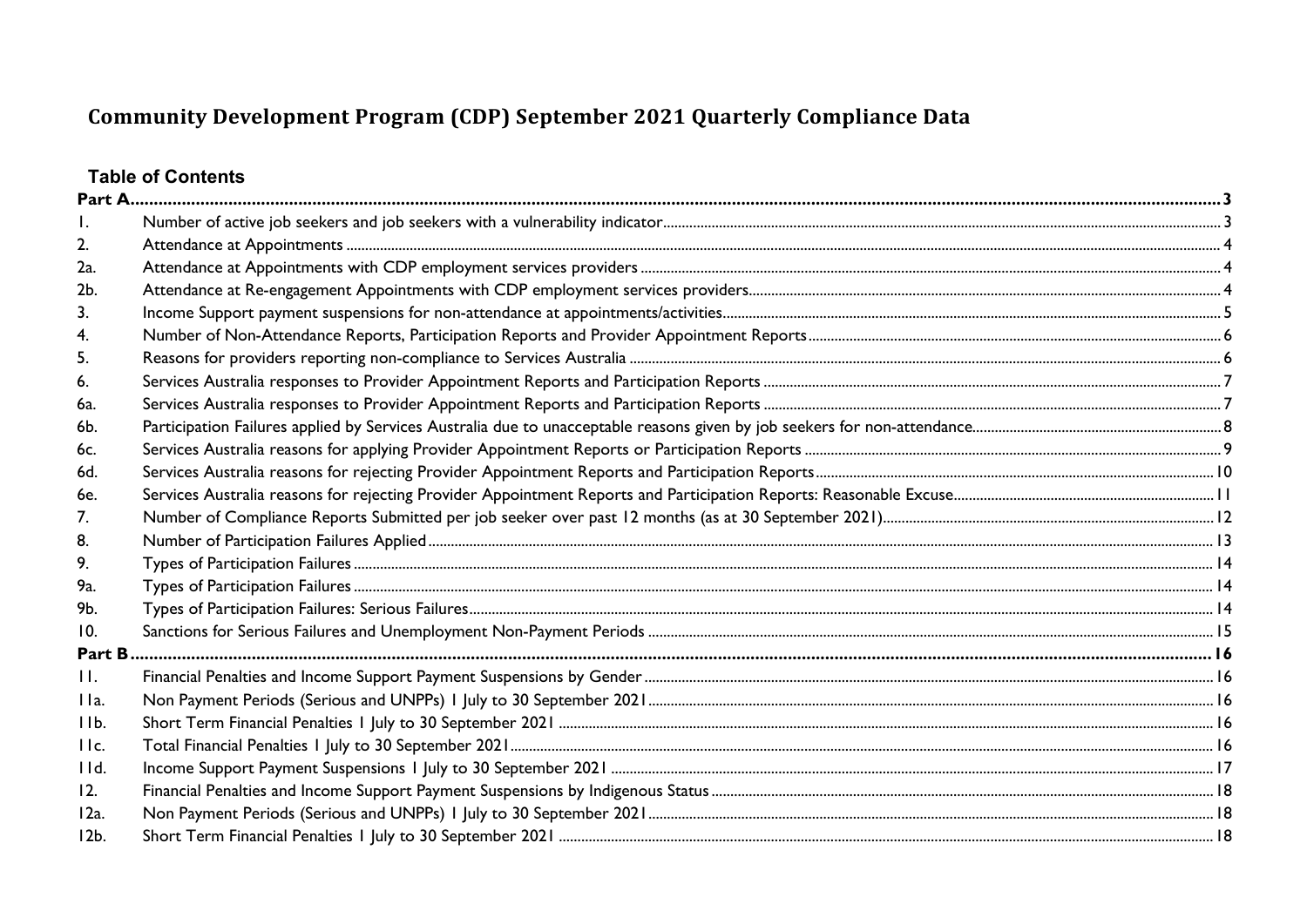| 12c.       |  |
|------------|--|
| 12d.       |  |
| 13.        |  |
| 13a.       |  |
| 13b.       |  |
| 13c.       |  |
| 13d.       |  |
| 14.        |  |
| 14a.       |  |
| 14b.       |  |
| 14c.       |  |
| 14d.       |  |
| <b>15.</b> |  |
| 15a.       |  |
| 15b.       |  |
| 15c.       |  |
| 15d.       |  |
|            |  |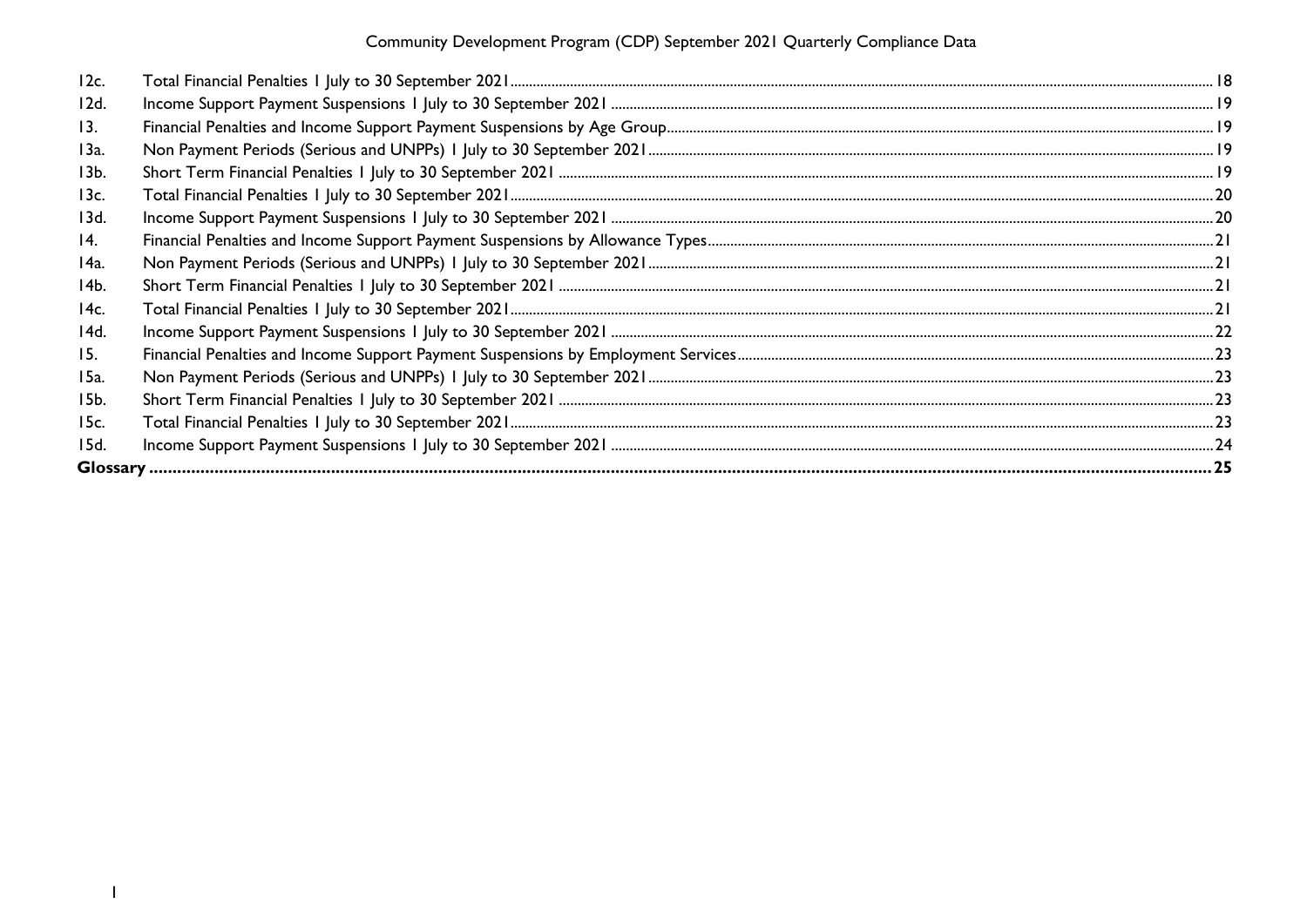The following tables contain compliance information for the Community Development Program (CDP), under the Job Seeker Compliance Framework (JSCF). This information has been produced continuously since the commencement of the CDP on 1 January 2015. From 1 January 2018, all job seekers in *jobactive*, Disability Employment Services and ParentsNext are subject to the Targeted Compliance Framework (TCF). The TCF does not apply to CDP.

Prior to 1 January 2018, this report contained a broader data set covering all employment programs under the JSCF. From 1 January 2018, this report contains CDP specific information only and is owned by the National Indigenous Australians Agency, based on data held in the CDP IT System by DESE on behalf of the NIAA.

TCF reporting is published separately by the Department of Education, Skills and Employment. Due to differences in the compliance frameworks, the information contained in this report is not directly comparable with any reporting undertaken for the TCF.

#### **Terms of use**

**The NIAA takes seriously its obligations to protect the personal information of those about whom it holds information. Information is published in accordance with the [NIAA Privacy Policy](https://www.niaa.gov.au/pmc/who-we-are/accountability-and-reporting/privacy-policy) .** 

**You may use this information to the extent permitted by, and provided that you comply with:**

- **• these terms of use**
- **• any additional terms and conditions as specified by the NIAA from time to time**
- **• any applicable obligations under the Privacy Act 1988**

**By accessing the information contained in this report, you:** 

- **• must not attempt to use this information to re-identify, or attempt to re-identify, any individual to whom the information relates;**
- **• must promptly notify the NIAA if you become aware that any individual can be identified from the information in the report, or as a result of publication of the report; and**

**• if you become aware of the identity of any individual as a result of publication of the report, you must not use or disclose that information, for any reason, without the written approval of the NIAA.** 

#### **Disclaimer**

**Whilst the NIAA makes all attempts to ensure the information contained in this report is accurate and current, the NIAA recommends that users exercise their own skill and care with respect to their use of these reports and that users carefully evaluate the accuracy, currency, completeness and relevance of the material in these reports for their purposes. The NIAA does not guarantee, and accepts no legal liability arising from or connected to, the accuracy, currency or completeness of any material contained in these reports.**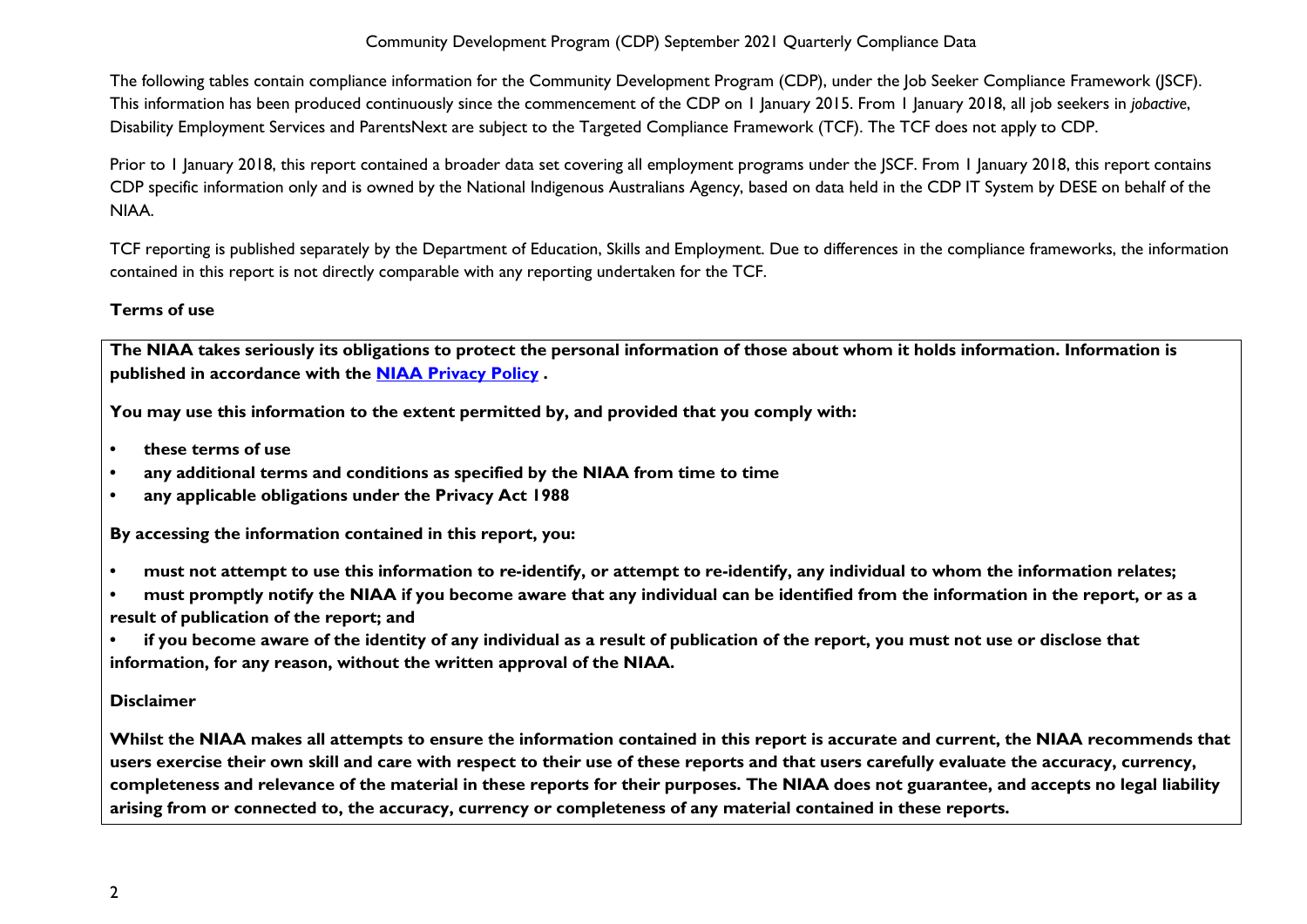# <span id="page-3-1"></span><span id="page-3-0"></span>**Part A**

#### **1. Number of active job seekers and job seekers with a vulnerability indicator as at 30 September 2021**

| <b>Active CDP job seekers</b> | Number of CDP job seekers with a<br>vulnerability indicator | % of all CDP job seekers with a<br>vulnerability indicator |
|-------------------------------|-------------------------------------------------------------|------------------------------------------------------------|
| 34,964                        | 3,477                                                       | 10%                                                        |

'Active CDP job seekers' comprises 'Active job seekers' who currently need to use employment services or the Transition to Work (TTW) Service), as well as 'Other job seekers' who have a 'Temporary exemption', 'Reduced work capacity' or are undertaking an 'Approved activity' – refer to 'Glossary' for further explanation of these terms.

Note: TTW participants are not subject to the same job seeker compliance framework as other activity tested job seekers, therefore they are not included elsewhere in this report.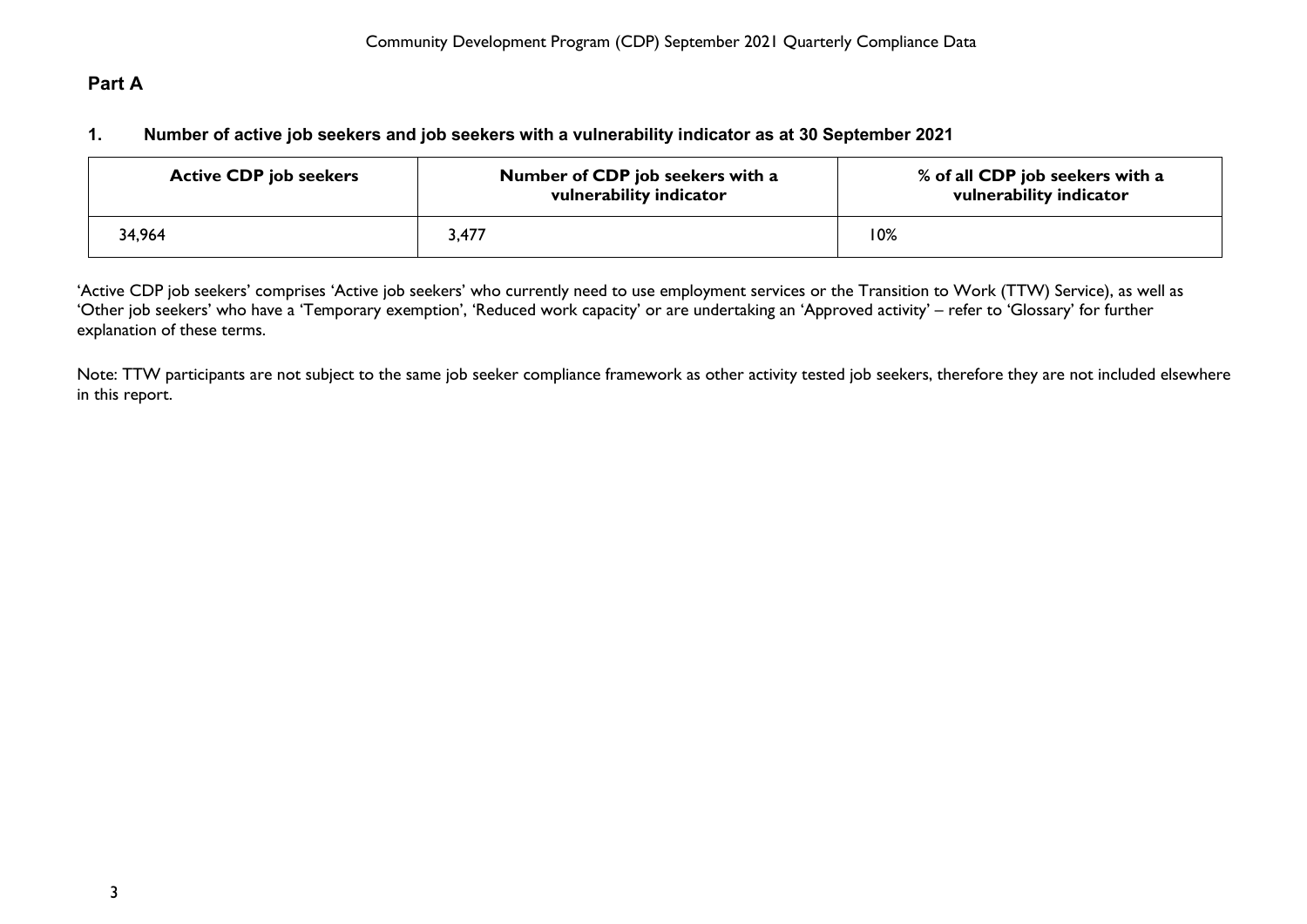## <span id="page-4-0"></span>**2. Attendance at Appointments**

<span id="page-4-1"></span>*2a. Attendance at Appointments with CDP employment services providers 1 July to 30 September 2021*

| <b>Attendance</b>                                  | <b>Number</b> | <b>Percent</b> |
|----------------------------------------------------|---------------|----------------|
| <b>Appointments attended</b>                       | 72,600        | 50%            |
| Appointments not attended - with a valid reason    | 31,917        | 22%            |
| Appointments not attended - with an invalid reason | 35,837        | 25%            |
| Appointments not attended - discretion             | 4,475         | 3%             |
| Appointments not attended - total                  | 72,229        | 50%            |
| <b>Total Appointments</b>                          | 144,829       | 100%           |

#### <span id="page-4-2"></span>*2b. Attendance at Re-engagement Appointments with CDP employment services providers 1 July to 30 September 2021*

| <b>Attendance</b>                                | <b>Number</b> | <b>Percent</b> |
|--------------------------------------------------|---------------|----------------|
| Appointments attended - total                    | 20,341        | 92%            |
| Appointments not attended with a valid reason    | 428           | 2%             |
| Appointments not attended with an invalid reason | 1,416         | 6%             |
| Appointments not attended - total                | 844, ا        | 8%             |
| <b>Total Appointments</b>                        | 22,185        | 100%           |

This table includes re-engagement appointments where reconnection was required following a missed appointment with an employment services provider.

The "not attended" result of "Discretion" is not available to employment services providers for this type of appointment.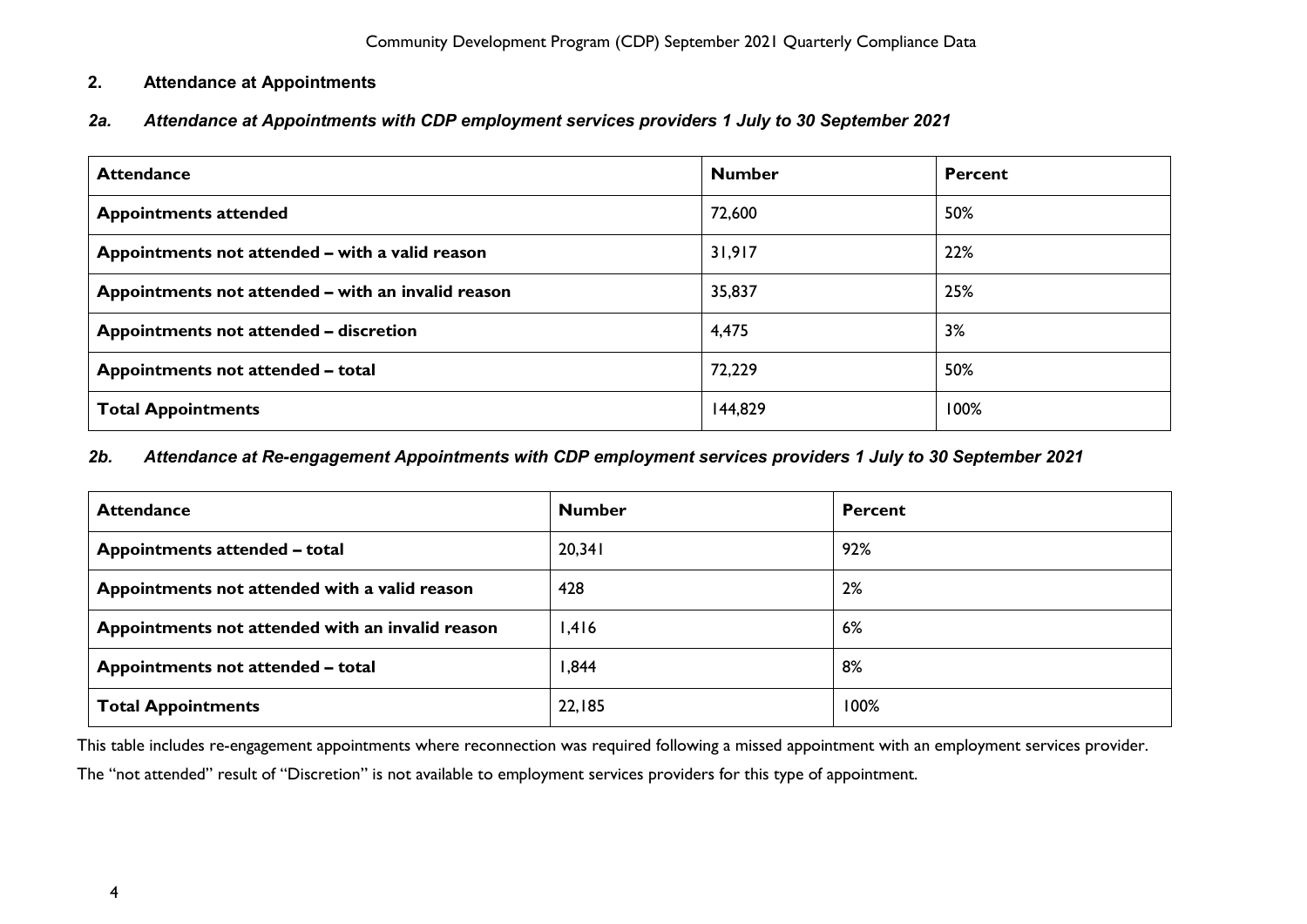#### <span id="page-5-0"></span>**3. Income Support payment suspensions for non-attendance at appointments/activities 1 July to 30 September 2021**

| Number of income support payment<br>suspensions for job seekers missing<br>appointment with their provider or third<br>party | Number of income support payment suspensions for job<br>seekers following disengagement from an activity | <b>Total Income Support Payment</b><br><b>Suspensions</b> |
|------------------------------------------------------------------------------------------------------------------------------|----------------------------------------------------------------------------------------------------------|-----------------------------------------------------------|
| 28,534                                                                                                                       |                                                                                                          | 28,534                                                    |

This table is a count of all participation payment suspensions applied as a result of providers submitting:

- − Non-Attendance Reports for non-attendance at a provider appointment (see note to Table 5); or
- − Participation Reports for non-attendance at a third party appointment (such as an initial appointment with a Work for the Dole Host or Skills for Employment and Education provider) or disengagement from an activity.

Where an income support payment suspension has started it will continue until it is lifted, which is usually when a job seeker attends the appointment.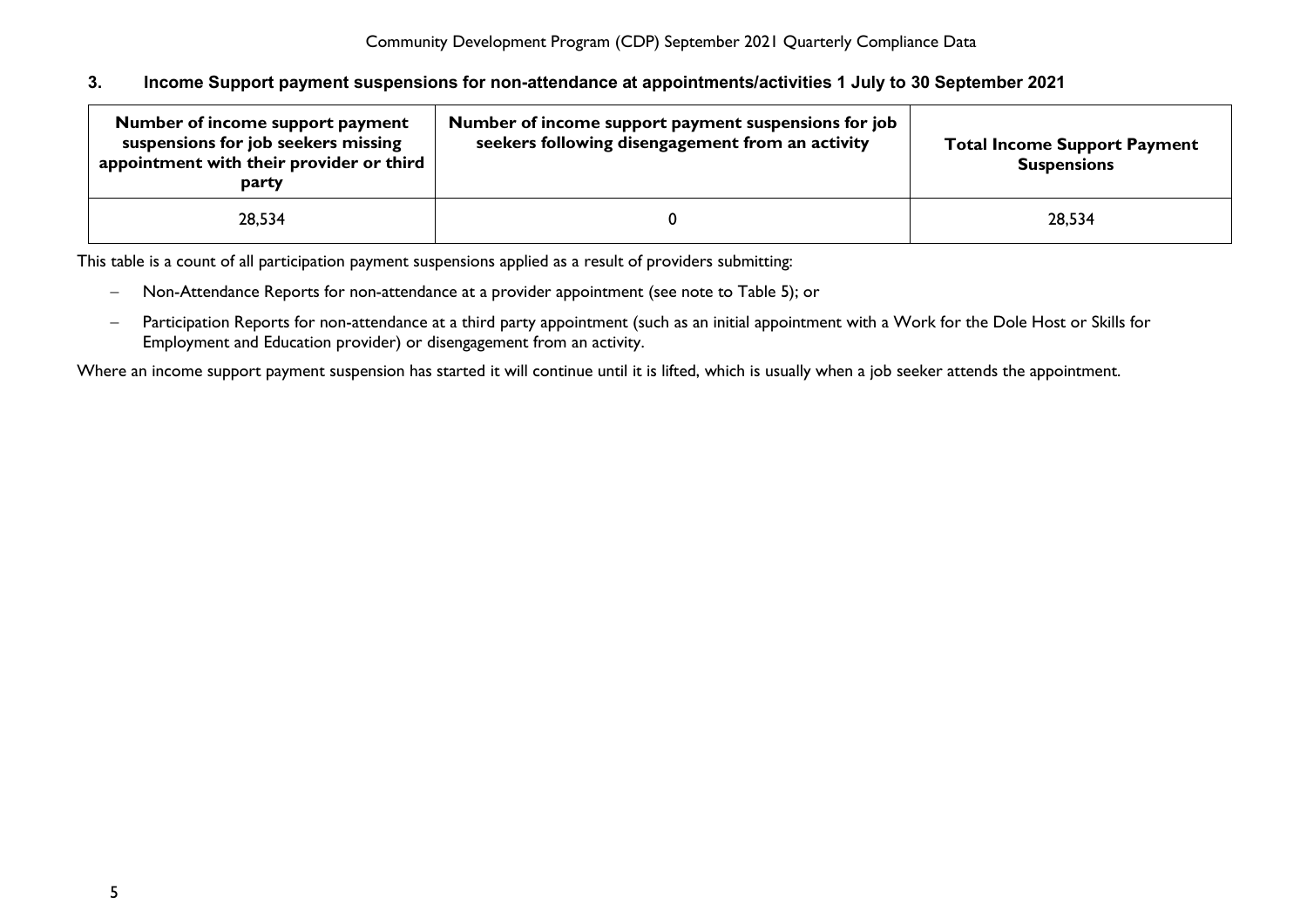#### <span id="page-6-0"></span>**4. Number of Non-Attendance Reports, Participation Reports and Provider Appointment Reports 1 July to 30 September 2021**

| Number of                     | Number of Non-Attendance Reports as a % of non- | <b>Number of Participation Reports and</b> |
|-------------------------------|-------------------------------------------------|--------------------------------------------|
| <b>Non-Attendance Reports</b> | attended appointments without a valid reason    | <b>Provider Appointment Reports</b>        |
| 35,509                        | 88.1%                                           | 38                                         |

Non-Attendance Reports may be used by providers, after first attempting to contact the job seeker, to report to Services Australia where a job seeker fails to attend a provider appointment without giving prior notice of a valid reason.

Once received by Services Australia, a Non-Attendance Report will trigger an income support payment suspension which will generally remain in place until the job seeker attends a re-engagement appointment. Submission of a Non-Attendance Report by a provider does not require Services Australia to investigate whether a participation failure has occurred.

"Number of Non-Attendance Reports as a % of non-attended appointments" is the number of submitted Non-Attendance Reports as a proportion of the number of provider appointments not attended during the quarter (excluding where the provider considered the job seeker had a reasonable excuse for their non-attendance – i.e. 'Valid Reason').

Provider Appointment Reports were introduced on 1 January 2015. A provider submits a Provider Appointment Report when they want Services Australia to investigate whether a 'Non-Attendance Failure' should be applied. In the above table, Provider Appointment Reports have been grouped with Participation Reports for Connection, Reconnection, No Show No Pay and Serious Failures for refusing to accept or commence in a suitable job (i.e. those Participation Reports which are directly submitted by providers to Services Australia for investigation).

Participation Reports can also be submitted for non-appointment related reasons. As such, the number of Provider Appointment Reports and Participation Reports is not expressed "as a percentage of non-attended appointments".

#### <span id="page-6-1"></span>**5. Reasons for providers reporting non-compliance to Services Australia 1 July to 30 September 2021**

| <b>Reasons</b>                                              | <b>Number</b> | <b>Percent</b> |
|-------------------------------------------------------------|---------------|----------------|
| Failure to attend provider appointment and<br>other reasons | 35,547        | 100%           |
| <b>Failure to attend activity</b>                           |               | 0%             |
| Total for all reasons                                       | 35,547        | 100%           |

This table includes a count of all Non-Attendance Reports, Provider Appointment Reports and Participation Reports.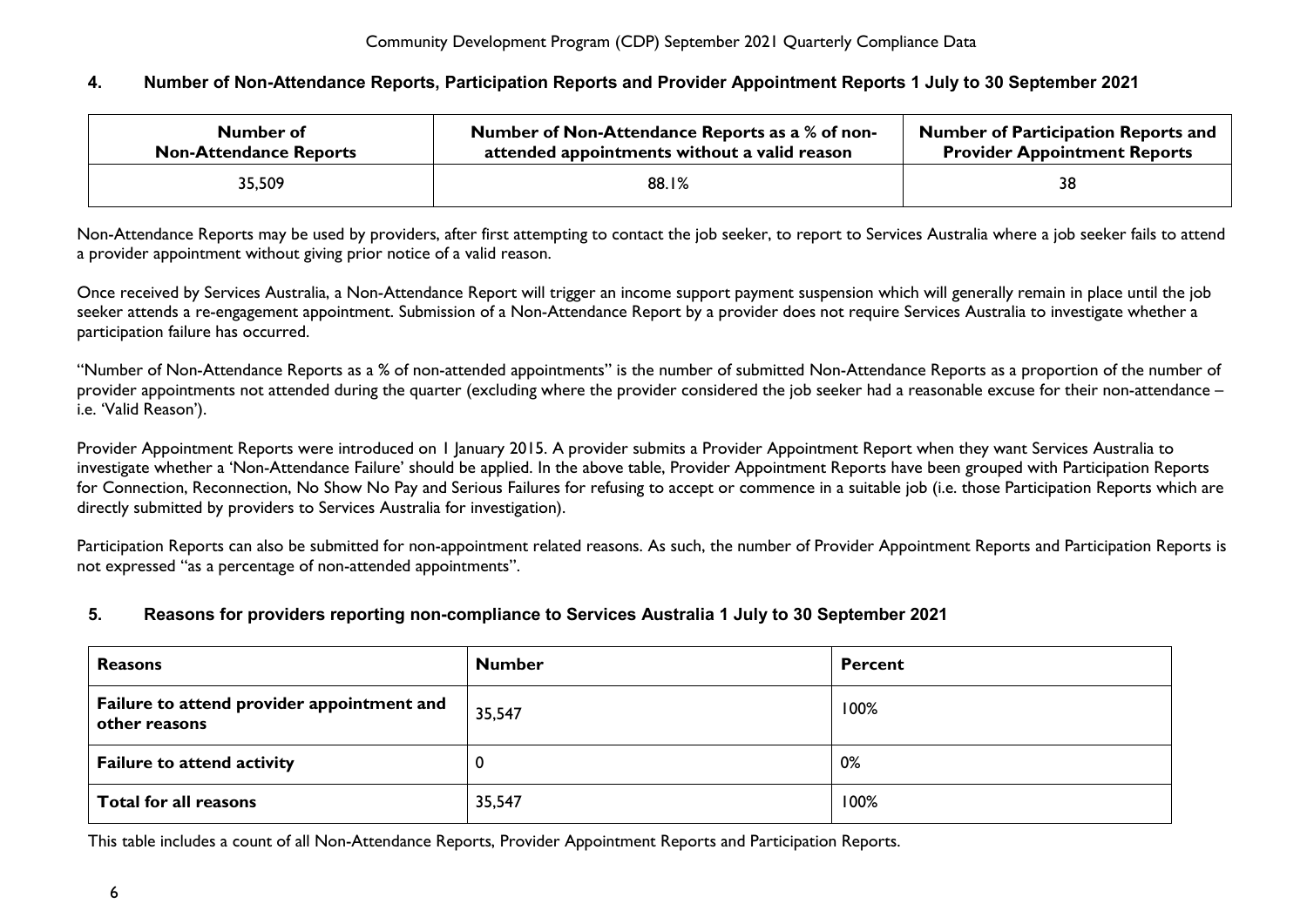## <span id="page-7-0"></span>**6. Services Australia responses to Provider Appointment Reports and Participation Reports**

#### <span id="page-7-1"></span>*6a. Services Australia responses to Provider Appointment Reports and Participation Reports 1 July to 30 September 2021*

| <b>Responses to Provider Appointment and</b><br><b>Participation Reports</b> | <b>Number</b> | <b>Percent</b> |
|------------------------------------------------------------------------------|---------------|----------------|
| <b>Participation Failure imposed (Applied)</b>                               | np            | np             |
| <b>Participation Failure not imposed (Rejected)</b>                          | $20$          | np             |
| <b>Total reports</b>                                                         | 38            | 100%           |

Participation Reports and Provider Appointment Reports are rejected if Services Australia determines that the job seeker gave prior notice of a reasonable excuse for their failure to attend an appointment or had a reasonable excuse but was unable to give prior notice. Although Non-Attendance Reports are also used to report non-compliance and can be found to be invalid (for example, the job seeker was not on payment at the time of their non-attendance), Services Australia is not required to determine whether or not the job seeker had a reasonable excuse for their non-attendance because no participation failure can be applied. For this reason, Non-Attendance Reports, which are used to report non-attendance at provider appointments, are not included in this table because they do not result in a Participation Failure under the compliance framework and simply delay a job seeker's income support payment rather than resulting in a penalty.

Figures for "Participation Failure imposed" may differ from figures for "Total Failures" in Table 9a because the above table only includes failures that are reported via a Provider Appointment Report or Participation Report from a provider; that is, Non-Attendance Failures, Connection, Reconnection, No Show No Pay, and Serious Failures for refusing to accept or commence in a suitable job. Provider Appointment Reports and Participation Reports are not directly submitted for Serious Failures due to persistent non-compliance as these are determined following a Comprehensive Compliance Assessment (CCA). Unemployment Non Payment Periods (UNPPs) are also excluded from the table as the majority of UNPPs are initiated by Services Australia prior to the job seeker commencing in employment services. Table 10 includes Serious Failures for persistent non-compliance as well as UNPPs.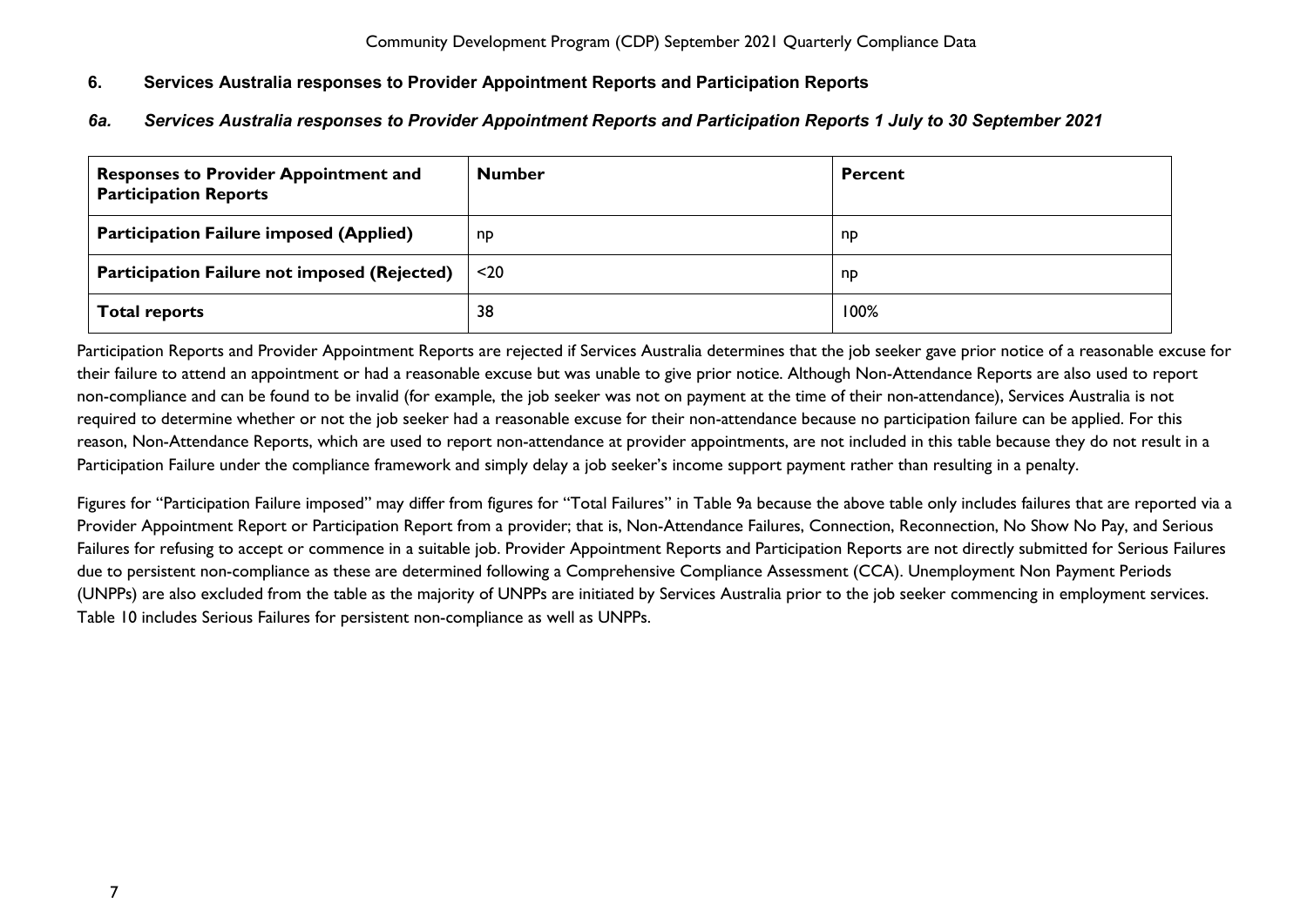# <span id="page-8-0"></span>*6b. Participation Failures applied by Services Australia due to unacceptable reasons given by job seekers for non-attendance 1 July to 30 September 2021*

| <b>Reason Participation Failure Applied</b>                 | <b>Number Participation Failures</b> | % of All Participation Failures Applied |
|-------------------------------------------------------------|--------------------------------------|-----------------------------------------|
| Job seeker error                                            | 0                                    | 0%                                      |
| Manageable or unproven medical issue                        | 0                                    | 0%                                      |
| Job seeker chose not to participate                         | 0                                    | 0%                                      |
| Job seeker denied being notified                            | 0                                    | 0%                                      |
| Foreseeable or unacceptable activity prevented compliance   | 0                                    | 0%                                      |
| Personal matter                                             | 0                                    | 0%                                      |
| Transport difficulties – insufficient to prevent compliance | 0                                    | 0%                                      |
| Cultural/ language issues                                   | 0                                    | 0%                                      |
| Job seeker considered work offered was unsuitable           | 0                                    | 0%                                      |
| No reason offered                                           | 0                                    | 0%                                      |
| Reason not recorded                                         | $20$                                 | 29%                                     |
| Reasonable excuse but no prior notice                       | np                                   | 71%                                     |
| Total                                                       | np                                   | 100%                                    |

This table breaks down the data included in the "Participation Failure imposed' column of the previous overview table by the reason the job seeker gave for their failure. Reasons are recorded where the failure is for non-attendance at appointments with Services Australia, third party appointments, with employers or for nonattendance at activities.

Non-Attendance Reports, which are used to report non-attendance at provider appointments, are not included in this table because they do not result in a Participation Failure under the compliance framework and simply delay a job seeker's income support payment rather than resulting in a penalty. Because of this, the job seeker's reason for non-attendance is not sought or recorded by Services Australia

Services Australia is required under legislation to determine each case on its merits and to consider whether or not the job seeker's personal circumstances affected their ability to comply or to give prior notice of their inability to comply for each incidence of non-attendance. This table gives the types of excuses that job seekers provided to Services Australia and which Services Australia did not accept as reasonable in the specific circumstances of each case. In these instances, Services Australia decision-maker has determined that the circumstances described by the job seeker did not impact sufficiently on the job seeker's capacity to attend the appointment or activity at the scheduled time or there is no evidence to support the job seeker's reason for non-attendance or failure to give prior notice.

Note: Discrepancies may occur between the sum of component percentages and the total percentage, due to rounding.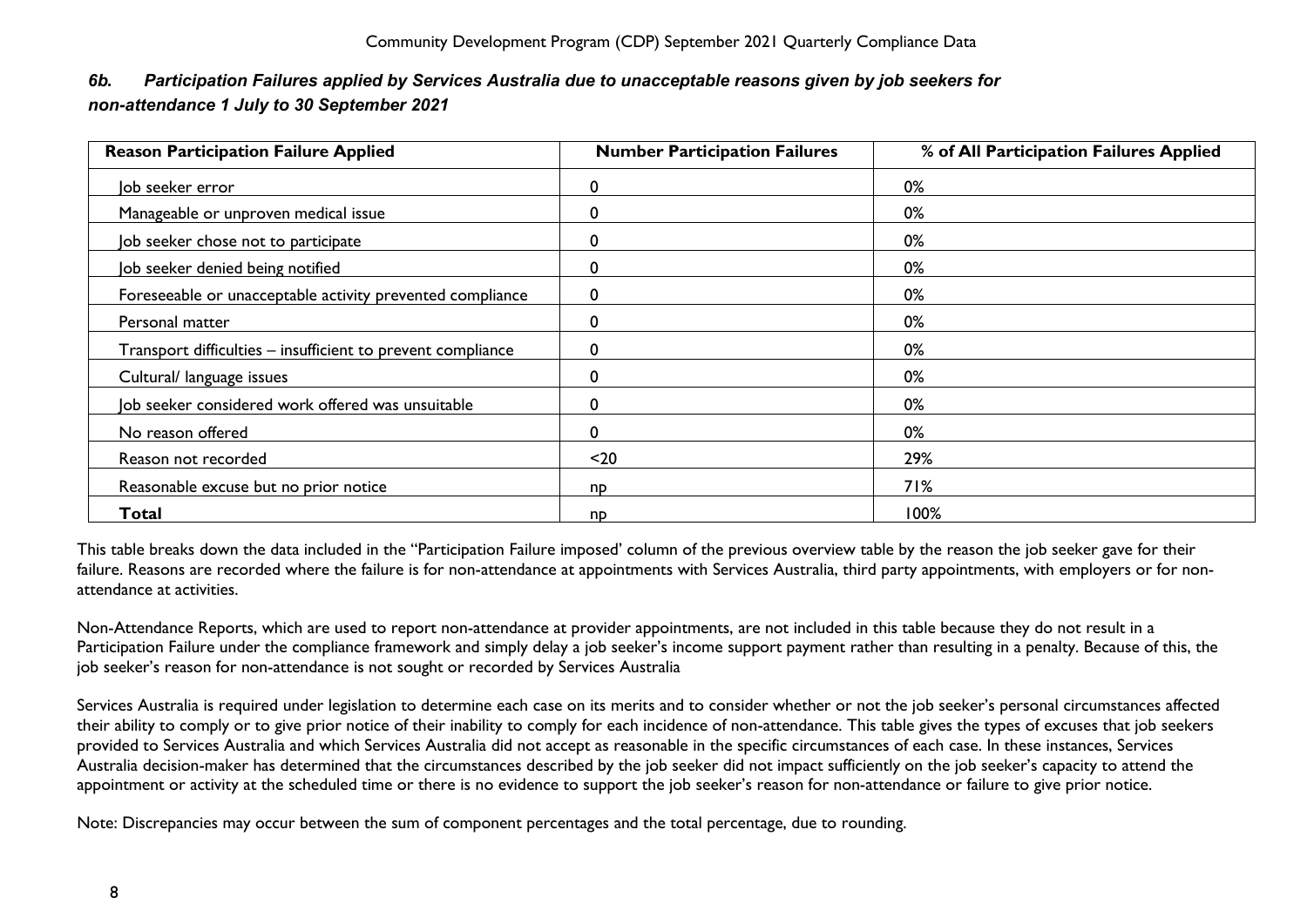<span id="page-9-0"></span>*6c. Services Australia reasons for applying Provider Appointment Reports or Participation Reports 1 July to 30 September 2021*

| Prior notice of reasonable excuse for non-<br>attendance required | <b>Number</b> | <b>Percent</b> |
|-------------------------------------------------------------------|---------------|----------------|
| Prior notice not given - reasonable excuse                        | np            | 71%            |
| Prior notice not given - no reasonable<br>excuse                  | 0             | 0%             |
| Prior notice given or not relevant, but no<br>reasonable excuse   | $20$          | 29%            |
| <b>Total Applied</b>                                              | np            | 100%           |

Where a job seeker is unable to attend an appointment or activity they must give prior notice of their reason for not being able to attend, where it is reasonable to expect them to do so. If they fail to do so for an appointment, a penalty may be applied regardless of the reason for non-attendance (noting that a*s* part of the Government's 2021-22 Budget announcements, from 12 May 2021 attending activities is no longer compulsory for CDP job seekers, meaning that non-attendance no longer attracts a penalty). Job seekers can therefore have penalties applied where:

- − they failed to give prior notice of a reasonable excuse for not attending an appointment;
- − they gave prior notice but their excuse was not accepted by Services Australia as reasonable; or
- − where there was no requirement to give prior notice (because the failure did not relate to attendance for example, a failure to enter into a Job Plan) but the job seeker had no reasonable excuse for their action.

Non-Attendance Reports, which are used to report non-attendance at provider appointments (which constitute the bulk of appointment types) are not included in this table because they do not result in a Participation Failure under the compliance framework. Instead they delay a job seeker's income support payment rather than result in a penalty. Because of this, whether or not the job seeker had a reasonable excuse is not investigated or recorded by Services Australia.

Since 1 January 2015, a provider will submit a Provider Appointment Report if they want to recommend to Services Australia that a penalty be applied for the job seeker's non-attendance. Services Australia will investigate the job seeker's non-compliance and determine if a Non-Attendance Failure should be applied.

Note: Discrepancies may occur between the sum of component percentages and the total percentage, due to rounding.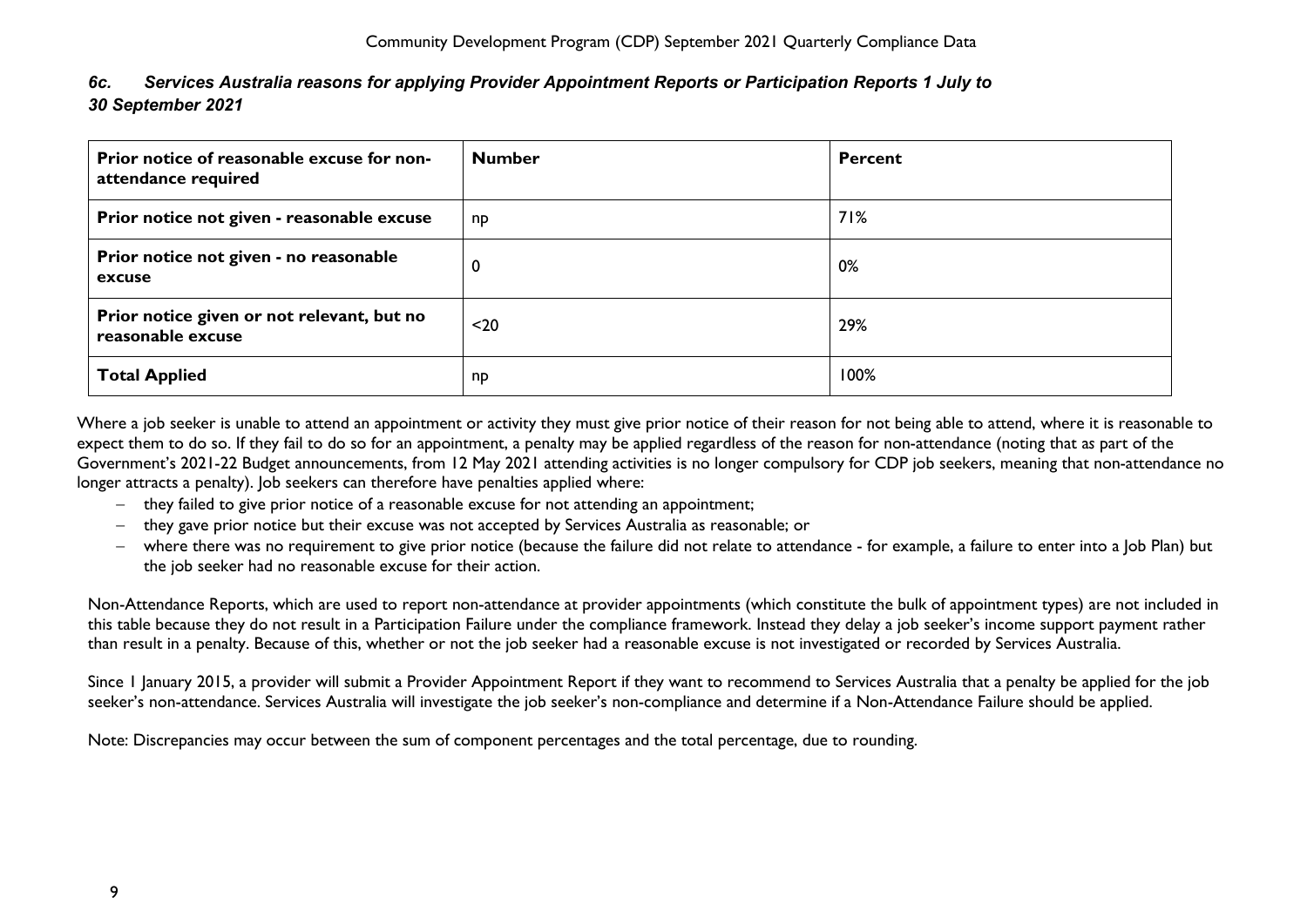<span id="page-10-0"></span>

| 6d. | Services Australia reasons for rejecting Provider Appointment Reports and Participation Reports 1 July to |
|-----|-----------------------------------------------------------------------------------------------------------|
|     | 30 September 2021                                                                                         |

| <b>Reasons for rejecting Provider Appointment</b><br>and Participation Reports                                       | <b>Number</b> | <b>Percent</b> |
|----------------------------------------------------------------------------------------------------------------------|---------------|----------------|
| Job seeker had reasonable excuse                                                                                     | $20$          | 20%            |
| <b>Procedural errors: All types</b>                                                                                  | $20$          | 80%            |
| Procedural errors relating to sub-category<br>"Nature of requirements"                                               | $20$          | 30%            |
| Procedural errors relating to sub-category<br>"Notifying requirements"                                               | $20$          | 20%            |
| Procedural errors relating to sub-category<br>"Submitting Provider Appointment Reports<br>and Participation Reports" | $20$          | 30%            |
| <b>Total Rejections</b>                                                                                              | np            | 100%           |

Non-Attendance Reports, which are used to report non-attendance at provider appointments where no prior notice of a valid reason was given, are not included in this table because they do not result in a Participation Failure under the compliance framework. Instead they delay a job seeker's income support payment rather than result in a penalty. Because of this, whether or not the job seeker had a reasonable excuse is not investigated or recorded by Services Australia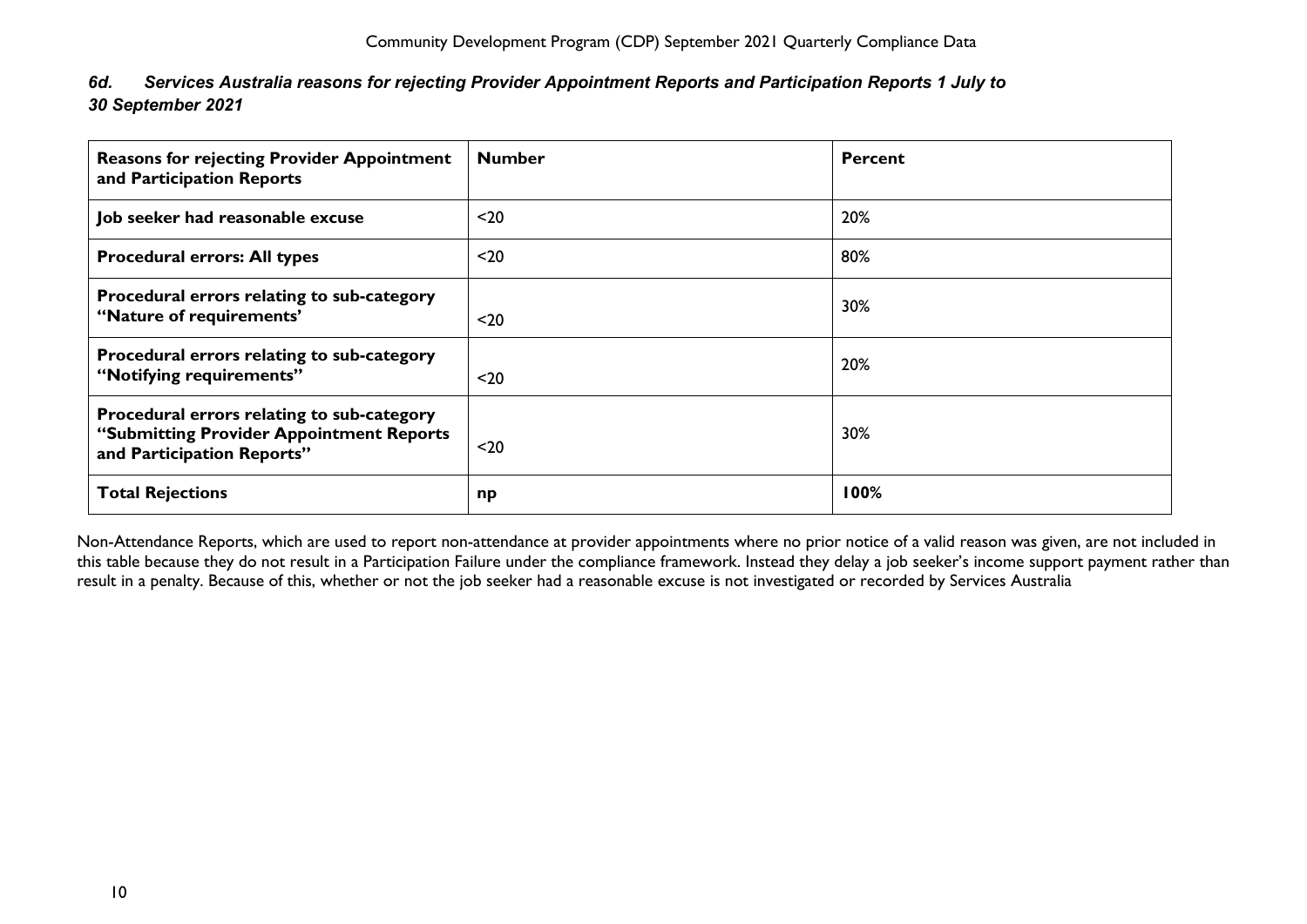| Today to go oeptember zoz r    |                |
|--------------------------------|----------------|
| <b>Reasonable excuse</b>       | <b>Percent</b> |
| Medical reason - A             | 0%             |
| Medical reason - B             | 0%             |
| Other acceptable activity      | 0%             |
| <b>Personal crisis</b>         | 0%             |
| <b>Caring responsibilities</b> | 0%             |
| <b>Homelessness</b>            | 0%             |
| <b>Transport difficulties</b>  | 0%             |
| Cultural/language issues       | 0%             |
| <b>Other</b>                   | 20%            |

<span id="page-11-0"></span>*6e. Services Australia reasons for rejecting Provider Appointment Reports and Participation Reports: Reasonable Excuse 1 July to 30 September 2021*

Percentages in this table represent the proportion of all Provider Appointment Reports and Participation Reports rejected. Each row equals the "Total reasonable excuse" percentage, rather than adding up to 100%. Discrepancies may occur between the sum of component percentages and the total percentage, due to rounding.

Medical reason A – means that a medical reason prevented the job seeker from complying with the requirement but the job seeker did not provide specific evidence relating to the particular incident.

Medical reason B – means that a medical reason prevented the job seeker from complying with the requirement and the job seeker provided specific evidence relating to the particular incident.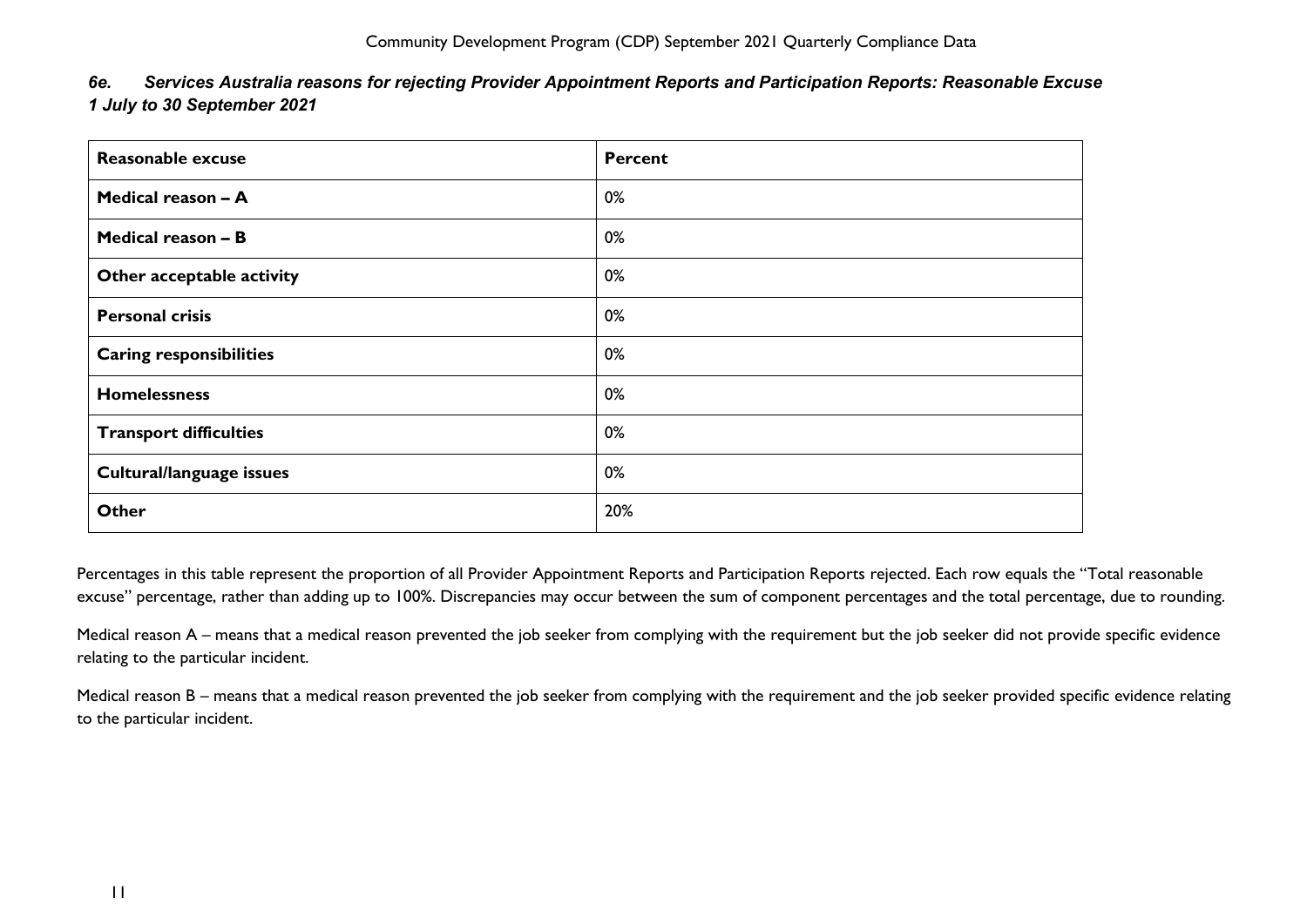| Number of PRs, NARs or PARs per<br>job seeker | Number of all job seekers | % of all job seekers | % of PRs, NARs or PARs |
|-----------------------------------------------|---------------------------|----------------------|------------------------|
|                                               | 9,767                     | 27.9%                | N/A                    |
|                                               | 4,920                     | 14.1%                | 3.6%                   |
|                                               | 3,718                     | 10.6%                | 5.5%                   |
|                                               | 3,032                     | 8.7%                 | 6.7%                   |
|                                               | 2,546                     | 7.3%                 | 7.5%                   |
| $5+$                                          | 10,981                    | 31.4%                | 76.6%                  |
| <b>Total</b>                                  | 34,964                    | 100%                 | 100%                   |

## <span id="page-12-0"></span>**7. Number of Compliance Reports Submitted per job seeker over past 12 months (as at 30 September 2021)**

This table shows the number and percentage of job seekers who have not been reported for non-compliance and the number and percentage that have been reported, either through a Participation Report, Non-Attendance Report and/or Provider Appointment Report, on one or multiple occasions.

A Provider Appointment Report must be preceded by a Non-Attendance Report; however, every Non-Attendance Report may not result in a Provider Appointment Report being submitted by a provider. When a Provider Appointment Report is submitted, the preceding Non-Attendance Report is not counted in the table above.

"Number of all job seekers" and "% of all job seekers" indicates the total number and proportion of all job seekers as at 30 September 2021 who received the specified number of Participation Reports, Provider Appointment Reports and/or Non-Attendance Reports over the preceding twelve months.

"% of PRs, NARs, or PARs" indicates the percentage of Participation Reports, Provider Appointment Reports and Non-Attendance Reports submitted in relation to each particular cohort of job seekers at 30 September 2021 during the preceding twelve month period (e.g. 76.6 per cent of all compliance reports submitted between 1 October 2020 and 30 September 2021 were submitted in relation to those job seekers who, as at 30 September 2021, had received five or more Participation Reports, Provider Appointment Reports and/or Non-Attendance Reports during the previous 12 months).

Note: Discrepancies may occur between the sum of component percentages and the total percentage, due to rounding.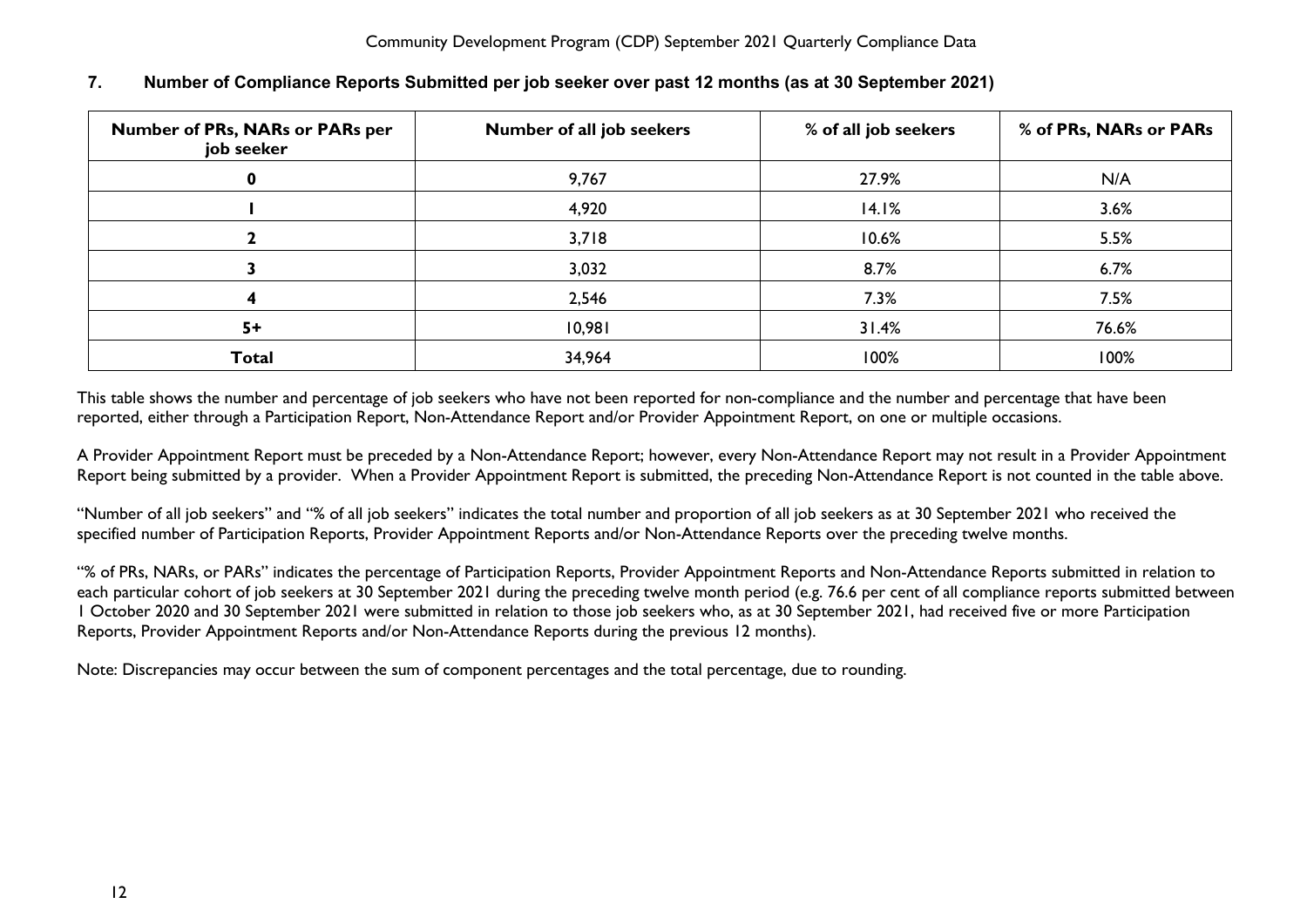#### <span id="page-13-0"></span>**8. Number of Participation Failures Applied**

| <b>Number of Participation Failures</b><br>I July to 30 September 2021 | Number of job seekers with a Participation Failure<br>applied in past 12 months, as at 30 September 2021 | % of activity tested job seekers at 30 September<br>2021 with a Participation Failure in past 12<br>months |
|------------------------------------------------------------------------|----------------------------------------------------------------------------------------------------------|------------------------------------------------------------------------------------------------------------|
| np                                                                     | 8,585                                                                                                    | 24.6%                                                                                                      |

"Number of Participation Failures" shown include applied Connection, Reconnection, No Show No Pay failures, Non-Attendance failures, and Serious Failures for persistent non-compliance or failing to accept or commence in a suitable job.

Participation Failures are applied where Services Australia has assessed a Participation Report or a Provider Appointment Report and has determined under social security law that the job seeker did not have a reasonable excuse. Services Australia then records the Participation Failure on the job seeker's record and this may or may not result in the application of a financial penalty, depending on the failure type.

Non-Attendance Reports, like Participation Reports, are a mechanism for providers to report non-compliance. However, Services Australia does not consider reasonable excuse before actioning Non-Attendance Reports and they do not result in the application of a Participation Failure or penalty (only income support payment suspension). Unemployment Non Payment Periods (UNPPs) are also excluded from the table as the majority of UNPPs are initiated by Services Australia prior to a job seeker commencing in employment services.

Figures for "Number of Participation Failures" during the quarter above may differ from the figures for "Participation Failures imposed" in Table 6a, as Table 6a does not include Serious Failures for persistent non-compliance.

"Number of job seekers with a Participation Failure applied in past 12 months" indicates the total number of job seekers as at 30 September 2021 who had at least one Participation Failure applied over the preceding twelve months.

The "% of job seekers with a Participation Failure applied in past 12 months" figure gives the "Number of job seekers with a Participation Failure applied in past 12 months" figure as a proportion of all activity tested job seekers at that point in time (i.e. 30 September 2021).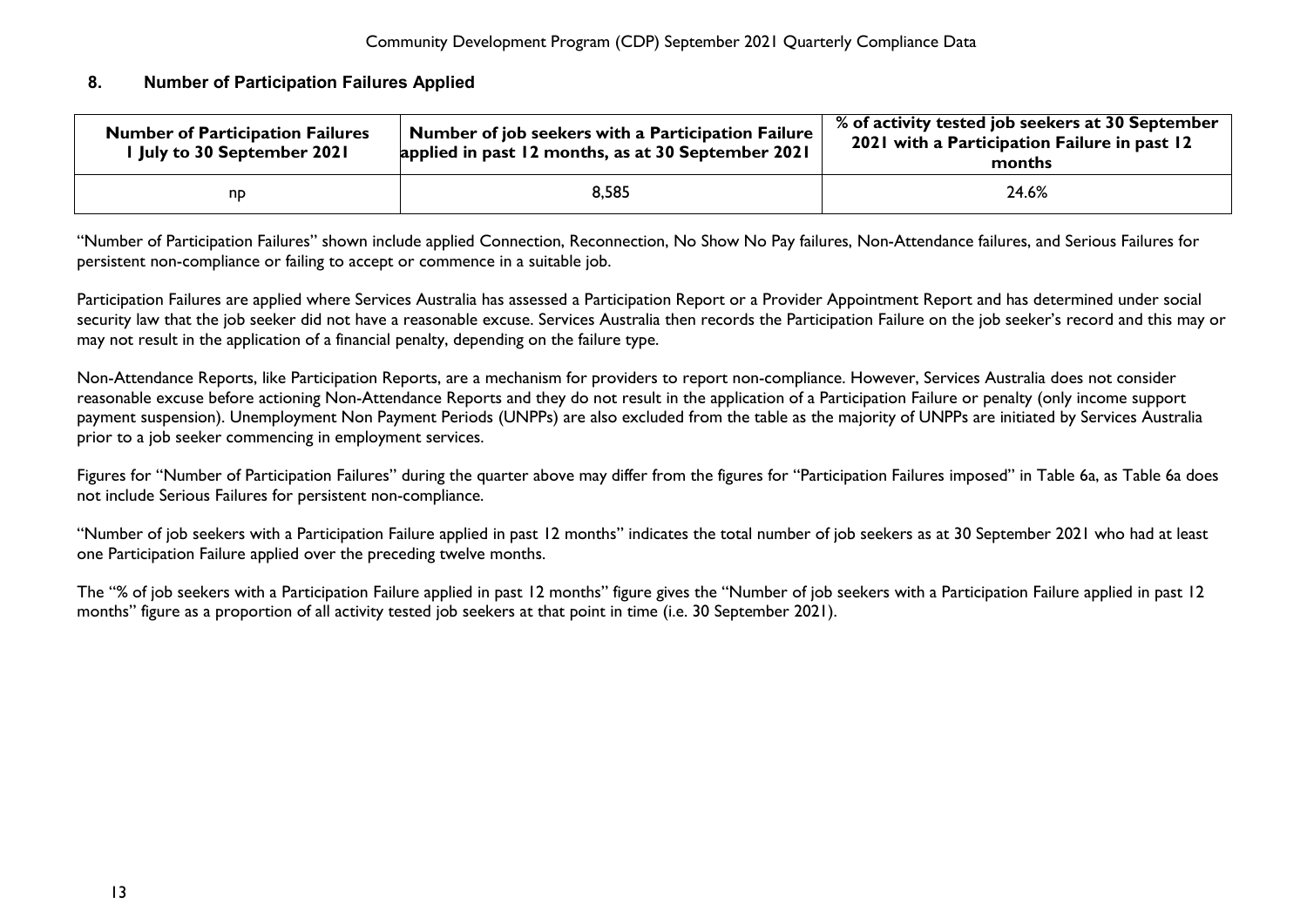## <span id="page-14-1"></span><span id="page-14-0"></span>**9. Types of Participation Failures**

## *9a***.** *Types of Participation Failures 1 July to 30 September 2021*

| Reason | Connection<br><sup>=</sup> ailures | Reconnection<br><sup>=</sup> ailures | <b>Non-Attendance Failures</b> | No Show No Pay<br><b>Failures</b> | <b>Serious Failures</b> | <b>Total Failures</b> |
|--------|------------------------------------|--------------------------------------|--------------------------------|-----------------------------------|-------------------------|-----------------------|
| Number | -20                                |                                      | 20>                            | <20                               | $20$                    | np                    |

"Total Failures" above includes applied Connection failures, Reconnection failures, Non-Attendance failures, No Show No Pay failures, and Serious Failures for refusing to accept or commence a suitable job, and for persistent non-compliance following a CCA. Unemployment Non Payment Periods (UNPPs) are excluded as the majority of UNPPs are initiated by Services Australia prior to the job seeker commencing in employment services. For further explanation of the various failure types refer to the Glossary.

# <span id="page-14-2"></span>*9b. Types of Participation Failures: Serious Failures^ 1 July to 30 September 2021*

| <b>Total Serious</b><br>Failures <sup>^^</sup> |
|------------------------------------------------|
| No.                                            |
| np                                             |

^ Services Australia undertake a CCA before determining if a job seeker has persistently failed to comply with their activity test requirements.

A number of matters, set out in the *Social Security (Administration) (Persistent Non-compliance) (Employment) Determination 2015 (No. 1),* assist decision makers in deciding whether a job seeker has been persistently non-compliant.

^^Total serious failures includes persistent non-compliance, refused suitable job and did not commence suitable job.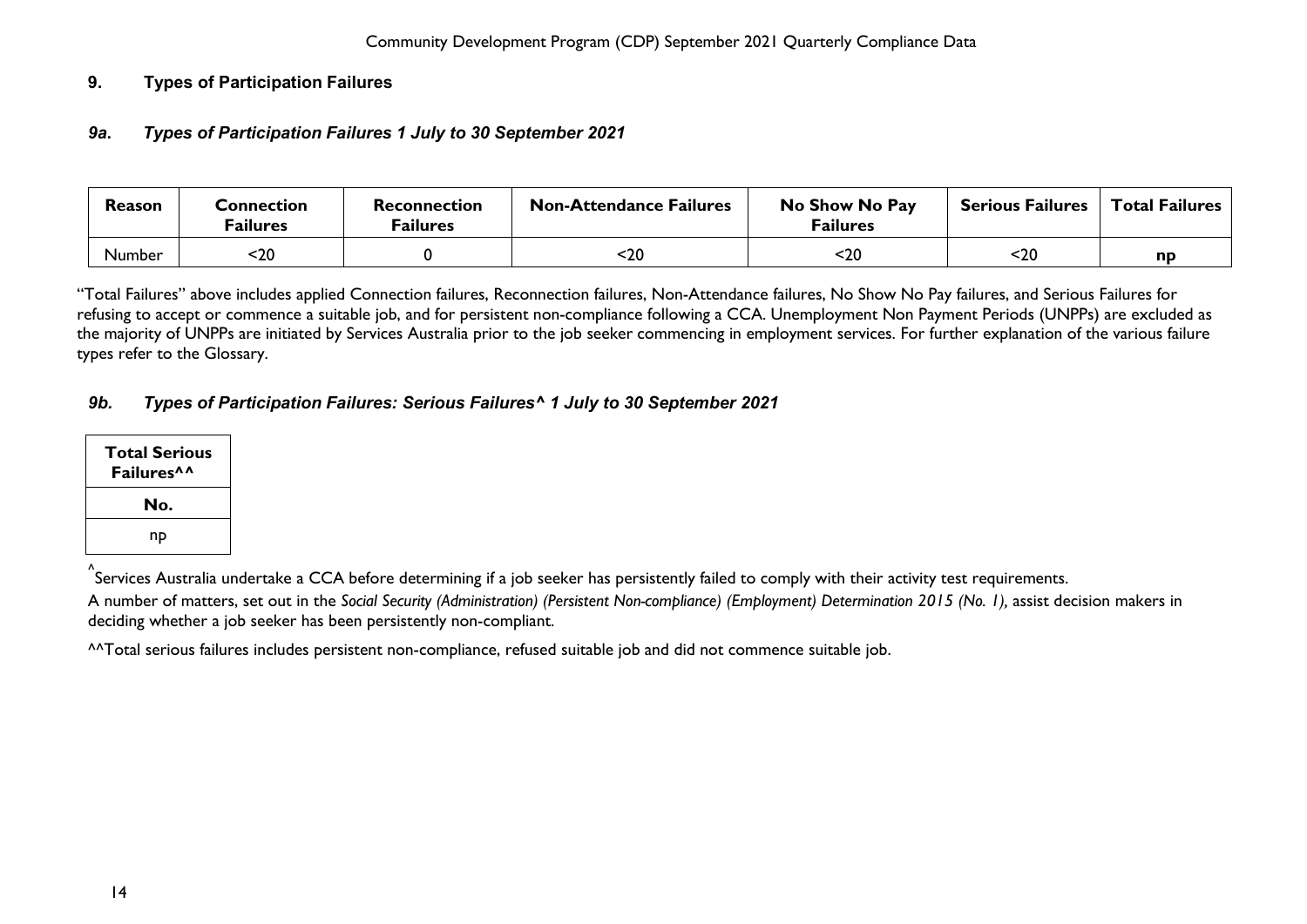## <span id="page-15-0"></span>**10. Sanctions for Serious Failures and Unemployment Non-Payment Periods 1 July to 30 September 2021**

| <b>Serious Failures</b>                                         | <b>Number</b> | Percent |
|-----------------------------------------------------------------|---------------|---------|
| <b>Non-payment Period</b>                                       | $20$          | 100%    |
| <b>Financial Penalty waived - Compliance</b><br><b>Activity</b> | 0             | 0%      |
| Financial Penalty waived - Financial Hardship $\vert 0 \vert$   |               | 0%      |
| <b>Total</b>                                                    | np            | 100%    |

"Serious Failures and Unemployment Non-Payment Periods" shown are for refusing to accept or commence a suitable job, persistent non-compliance following a CCA, leaving a job voluntarily or dismissal due to misconduct.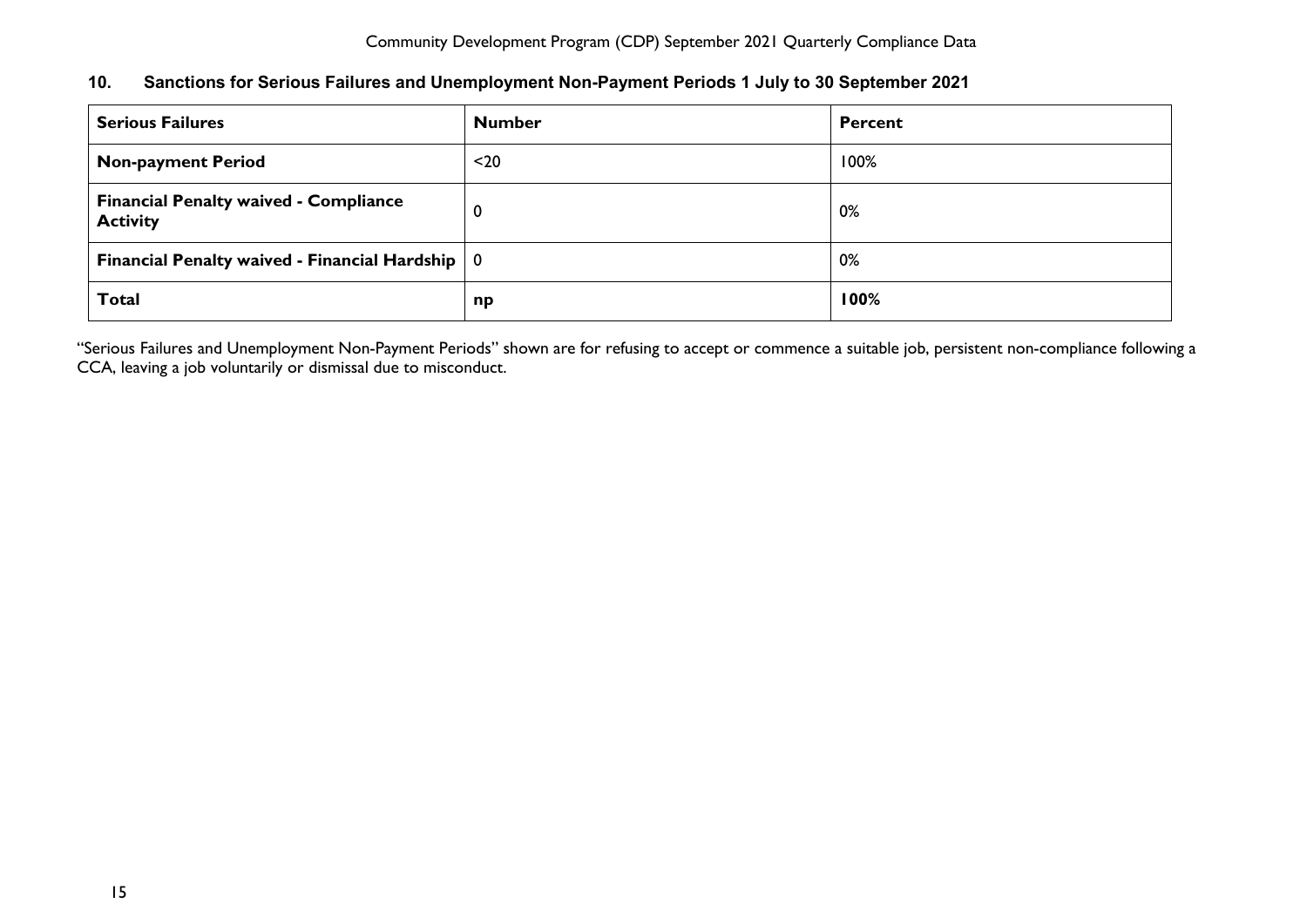# <span id="page-16-1"></span><span id="page-16-0"></span>**Part B**

#### **11. Financial Penalties and Income Support Payment Suspensions by Gender**

#### <span id="page-16-2"></span>*11a. Non Payment Periods (Serious and UNPPs) 1 July to 30 September 2021*

| Non Payment Periods (Serious and<br>UNPP <sub>s</sub> ) | <b>Male</b> | Male % | Female | <b>Female</b> % | <b>Total</b> | Total % | <b>Financial</b><br><b>YTD</b> | <b>Financial</b><br><b>YTD%</b> |
|---------------------------------------------------------|-------------|--------|--------|-----------------|--------------|---------|--------------------------------|---------------------------------|
| <b>Sub Total NPPs</b>                                   | 20          | 64.29% | $20$   | 35.71%          | np           | 100.00% | nd                             | 100.00%                         |

#### <span id="page-16-3"></span>*11b. Short Term Financial Penalties 1 July to 30 September 2021*

| <b>Short Term Financial Penalties (Non-</b><br><sup>'</sup> Attendance, Reconnection and NSNP) | Male | Male % | Female | Female % | $\tau$ otal | Total % | Financial<br><b>YTD</b> | <b>Financial</b><br><b>YTD%</b> |
|------------------------------------------------------------------------------------------------|------|--------|--------|----------|-------------|---------|-------------------------|---------------------------------|
| <b>Sub Total Short Term Financial Penalties</b>                                                | $20$ | 72.73% | <20    | 27.27%   | np          | 100.00% | np                      | 100.00%                         |

#### <span id="page-16-4"></span>*11c***.** *Total Financial Penalties 1 July to 30 September 2021*

| Male | Male % | <b>Female</b> | <b>Female %</b> | Total | Total % | <b>Financial</b><br>YTD | <b>Financial</b><br>YTD% |
|------|--------|---------------|-----------------|-------|---------|-------------------------|--------------------------|
| <20  | 68.00% | <20           | 32.00%          | np    | 100.00% | np                      | 100.00%                  |

Unemployment non-payment periods are generally for eight weeks. However, a person who has received Relocation Assistance to take up a job and voluntarily leaves this job without a reasonable excuse, or is dismissed for misconduct within the first six months, may be subject to a non-payment penalty period of 12 weeks. This penalty may also be applied if the job seeker accepts the job and relocates but does not commence employment.

Appointment related failures comprise of financial penalties for non-attendance at a provider or Services Australia (including CCA) appointment. Reconnection failures for not entering into a Job Plan can be applied when a job seeker does not attend an appointment with their provider then refuses to enter into a Job Plan at their re-engagement appointment. This refusal represents the job seeker's first refusal to enter into a Job Plan.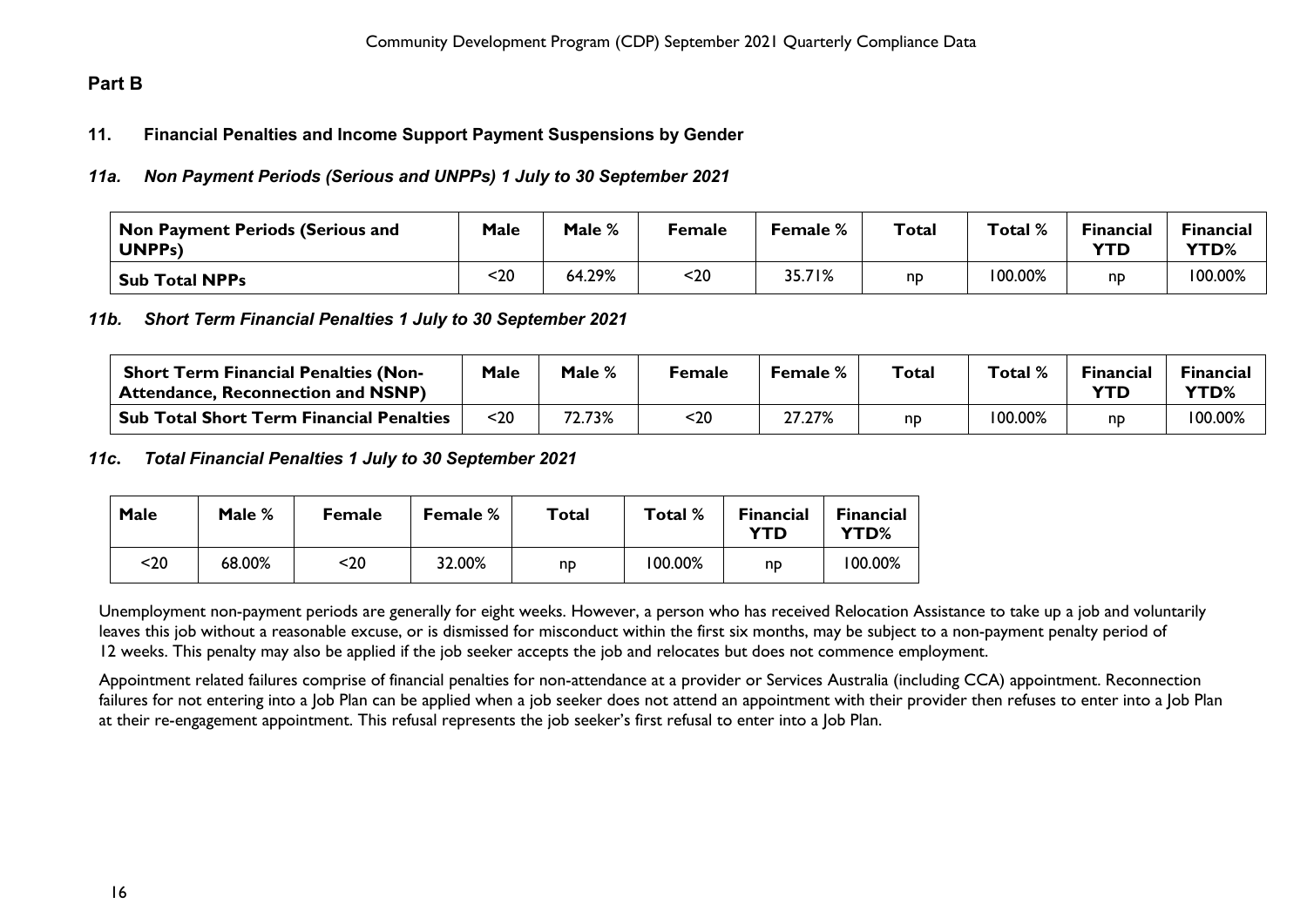## <span id="page-17-0"></span>*11d. Income Support Payment Suspensions 1 July to 30 September 2021*

| Income Support payment suspensions                                   | <b>Male</b> | Male % | <b>Female</b> | Female % | <b>Total</b> | Total % | <b>Financial</b><br><b>YTD</b> | <b>Financial</b><br><b>YTD%</b> |
|----------------------------------------------------------------------|-------------|--------|---------------|----------|--------------|---------|--------------------------------|---------------------------------|
| Income support payment suspension -<br>non-attendance at appointment | 16,416      | 57.53% | 12,118        | 42.47%   | 28,534       | 100.00% | 28,534                         | 100.00%                         |
| Income support payment suspension -<br>disengagement from activity   |             | 0.00%  | 0             | 0.00%    | 0            | 0.00%   |                                | 0.00%                           |
| <b>Total Income Support payment</b><br>suspensions                   | 16,416      | 57.53% | 12,118        | 42.47%   | 28,534       | 100.00% | 28,534                         | 100.00%                         |

Income support payment suspensions are applied when a job seeker fails to attend an appointment with their employment services provider and a Non-Attendance Report is submitted, or when a job seeker disengages from an activity and their provider indicates on a No Show No Pay Participation Report that they wish to discuss this with the job seeker (noting that a*s* part of the Government's 2021-22 Budget announcements, from 12 May 2021 attending activities is no longer compulsory for CDP job seekers, meaning that non-attendance no longer attracts a penalty).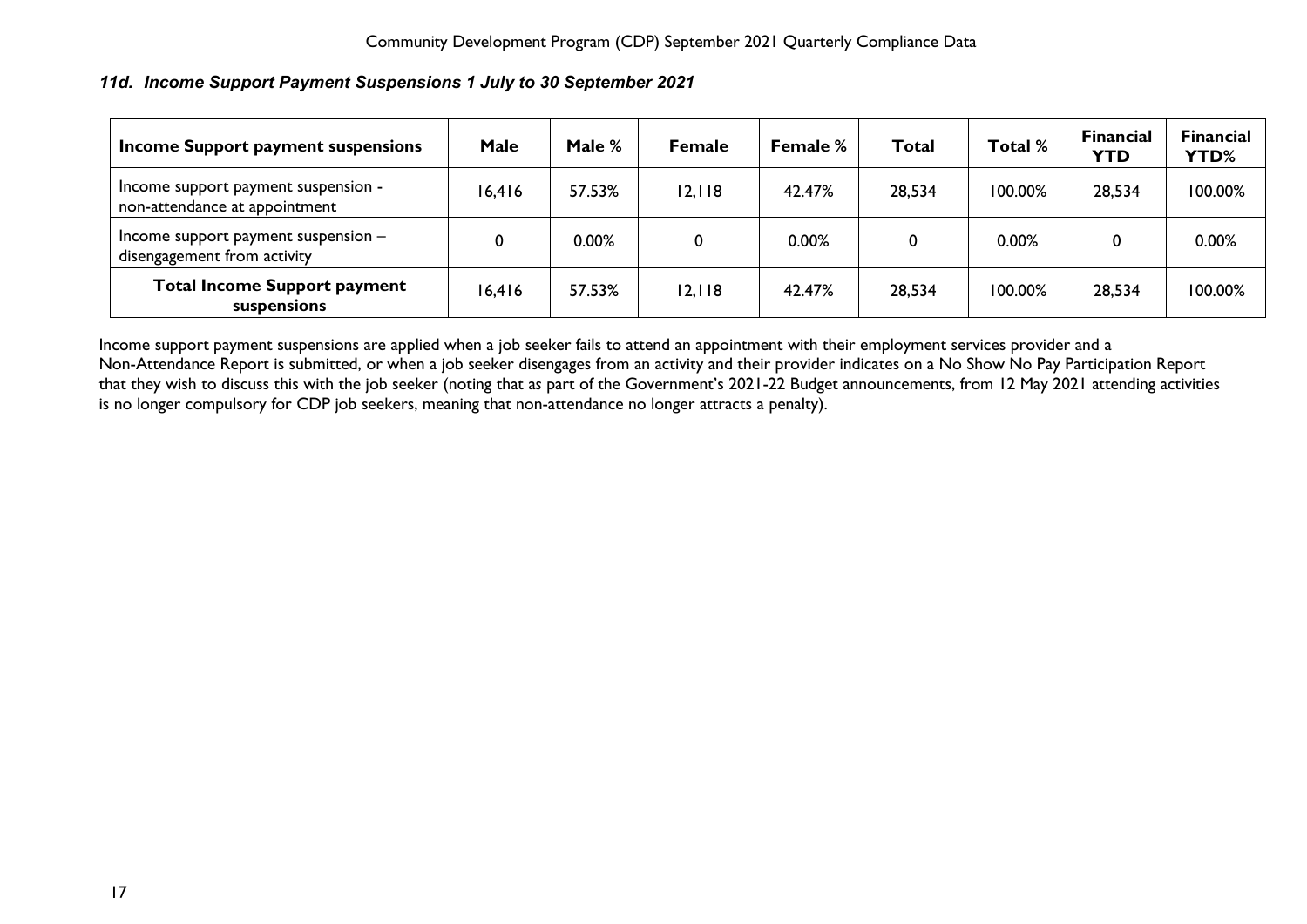# <span id="page-18-0"></span>**12. Financial Penalties and Income Support Payment Suspensions by Indigenous Status**

## <span id="page-18-1"></span>*12a. Non Payment Periods (Serious and UNPPs) 1 July to 30 September 2021*

| <b>Non Payment Periods (Serious and</b><br>UNPPs) | Indigenous | Indigenous<br>℅ | Non-<br><b>Indigenous</b> | Non-<br>Indigenous<br>$\mathsf{o}$ | <b>Total</b> | Total % | <b>Financial</b><br>YTD | Financial<br>YTD% |
|---------------------------------------------------|------------|-----------------|---------------------------|------------------------------------|--------------|---------|-------------------------|-------------------|
| <b>Sub Total NPPs</b>                             | <20        | '1.43%          | $20$                      | 28.57%                             | np           | 100.00% | np                      | 100.00%           |

#### <span id="page-18-2"></span>*12b. Short Term Financial Penalties 1 July to 30 September 2021*

| <b>Short Term Financial Penalties (Non-</b><br><b>Attendance, Reconnection and NSNP)</b> | Indigenous | Indigenous | Non-<br><i>Indigenous</i> | Non-<br>Indigenous | <b>Total</b> | Total % | <b>Financial</b><br>YTD | Financial<br>YTD% |
|------------------------------------------------------------------------------------------|------------|------------|---------------------------|--------------------|--------------|---------|-------------------------|-------------------|
| <b>Sub Total Short Term Financial</b><br><b>Penalties</b>                                | <20        | np         | <20                       | np                 | np           | '00.00% | np                      | 100.00%           |

#### <span id="page-18-3"></span>*12c. Total Financial Penalties 1 July to 30 September 2021*

| <b>Indigenous</b> | <b>Indigenous</b><br>% | Non-<br>Indigenous | Non-<br>Indigenous | Total | Total %   | <b>Financial</b><br>YTD | <b>Financial</b><br>YTD% |
|-------------------|------------------------|--------------------|--------------------|-------|-----------|-------------------------|--------------------------|
| np                | 84.00%                 | $20$               | 16.00%             | np    | $100.0\%$ | np                      | 100.00%                  |

Unemployment non-payment periods are generally for eight weeks. However, a person who has received Relocation Assistance to take up a job and voluntarily leaves this job without a reasonable excuse, or is dismissed for misconduct within the first six months, may be subject to a non-payment penalty period of 12 weeks. This penalty may also be applied if the job seeker accepts the job and relocates but does not commence employment.

Appointment related failures comprise of financial penalties for non-attendance at a provider or Services Australia (including CCA) appointment.

Reconnection failures for not entering into a Job Plan can be applied when a job seeker does not attend an appointment with their provider then refuses to enter into a Job Plan at their re-engagement appointment. This refusal represents the job seeker's first refusal to enter into a Job Plan.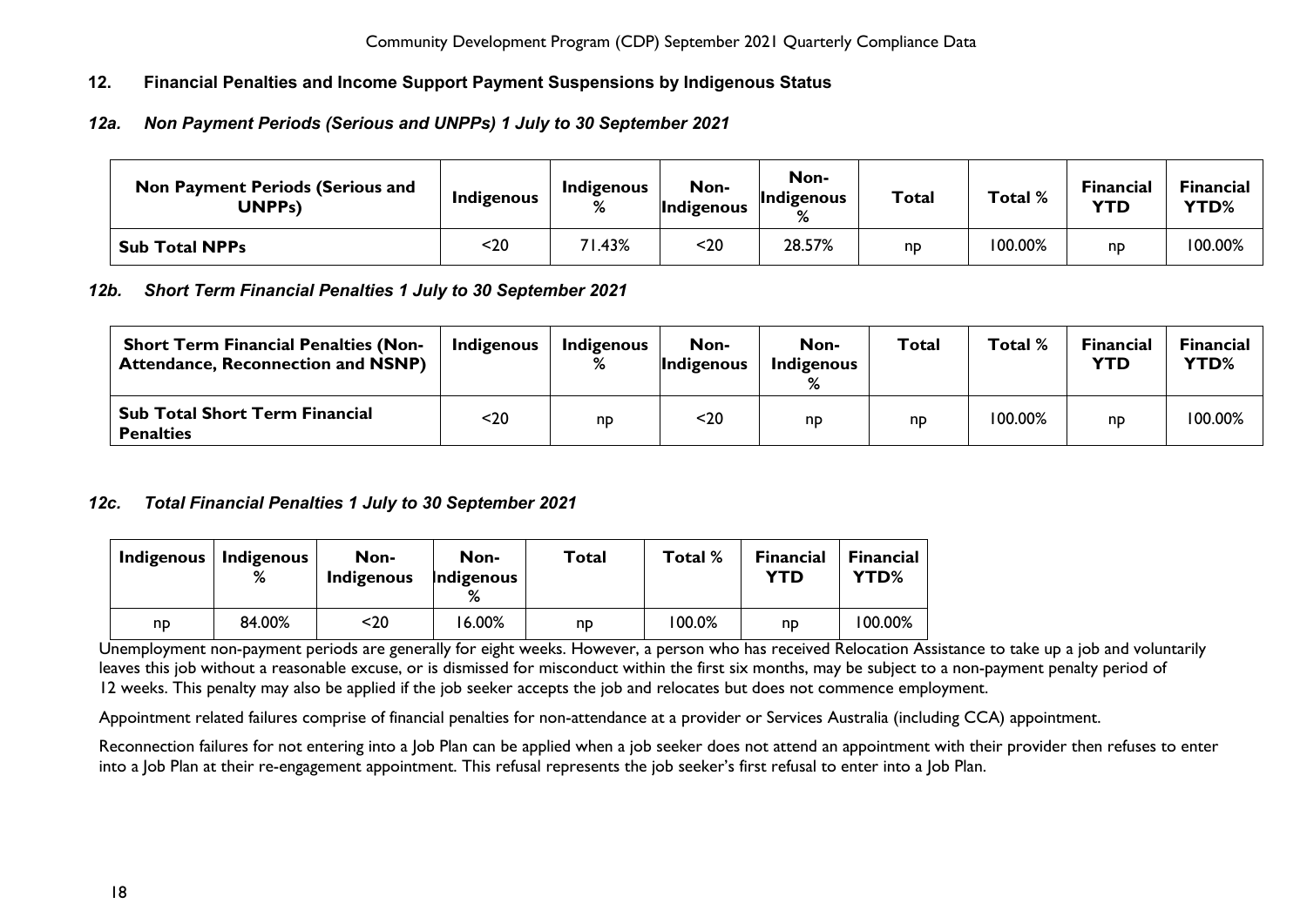| Income support payment suspensions                                   | <b>Indigenous</b> | <b>Indigenous</b><br>% | Non-<br>Indigenous | Non-<br>Indigenous<br>% | Total  | Total % | <b>Financial</b><br><b>YTD</b> | <b>Financial</b><br>YTD% |
|----------------------------------------------------------------------|-------------------|------------------------|--------------------|-------------------------|--------|---------|--------------------------------|--------------------------|
| Income support payment suspension<br>- non-attendance at appointment | 26,725            | 93.66%                 | .809               | 6.34%                   | 28,534 | 100.00% | 28,534                         | 100.00%                  |
| Income support payment suspension<br>- disengagement from activity   | 0                 | 0.00%                  | 0                  | 0.00%                   |        | 0.00%   | 0                              | 0.00%                    |
| <b>Total Income Support payment</b><br>suspensions                   | 26,725            | 93.66%                 | <b>809,</b>        | 6.34%                   | 28,534 | 100.00% | 28,534                         | 100.00%                  |

# <span id="page-19-0"></span>*12d. Income Support Payment Suspensions 1 July to 30 September 2021*

Income support payment suspensions are applied when a job seeker fails to attend an appointment with their employment services provider and a Non-Attendance Report is submitted, or when a job seeker disengages from an activity and their provider indicates on a No Show No Pay Participation Report that they wish to discuss this with the job seeker (noting that a*s* part of the Government's 2021-22 Budget announcements, from 12 May 2021 attending activities is no longer compulsory for CDP job seekers, meaning that non-attendance no longer attracts a penalty).

# <span id="page-19-1"></span>**13. Financial Penalties and Income Support Payment Suspensions by Age Group**

#### <span id="page-19-2"></span>*13a. Non Payment Periods (Serious and UNPPs) 1 July to 30 September 2021*

| Non Payment Periods (Serious and<br>UNPP <sub>S</sub> ) | <b>Under</b> | $-30$<br>21 | $31 - 40$ | $-54$<br>41 | 55 + | <b>Total</b> | <b>Financial</b><br>YTD | <b>Financial</b><br>YTD% |
|---------------------------------------------------------|--------------|-------------|-----------|-------------|------|--------------|-------------------------|--------------------------|
| <b>Sub Total NPPs</b>                                   | $20$         | $20$        | 20        | $20$        | <20  | np           | np                      | 100.00%                  |

#### <span id="page-19-3"></span>*13b. Short Term Financial Penalties 1 July to 30 September 2021*

| <b>Short Term Financial Penalties (Non-</b><br><b>Attendance, Reconnection and NSNP)</b> | Jnder | $21 - 30$ | $31 - 40$ | $41 - 54$ | $55 +$ | <b>Total</b> | <b>Financial</b><br><b>YTD</b> | <b>Financial</b><br>YTD% |
|------------------------------------------------------------------------------------------|-------|-----------|-----------|-----------|--------|--------------|--------------------------------|--------------------------|
| <b>Sub Total Short Term Financial</b><br><b>Penalties</b>                                | $20$  | <20       | $20$      | <20       | $20$   | np           | np                             | 100.00%                  |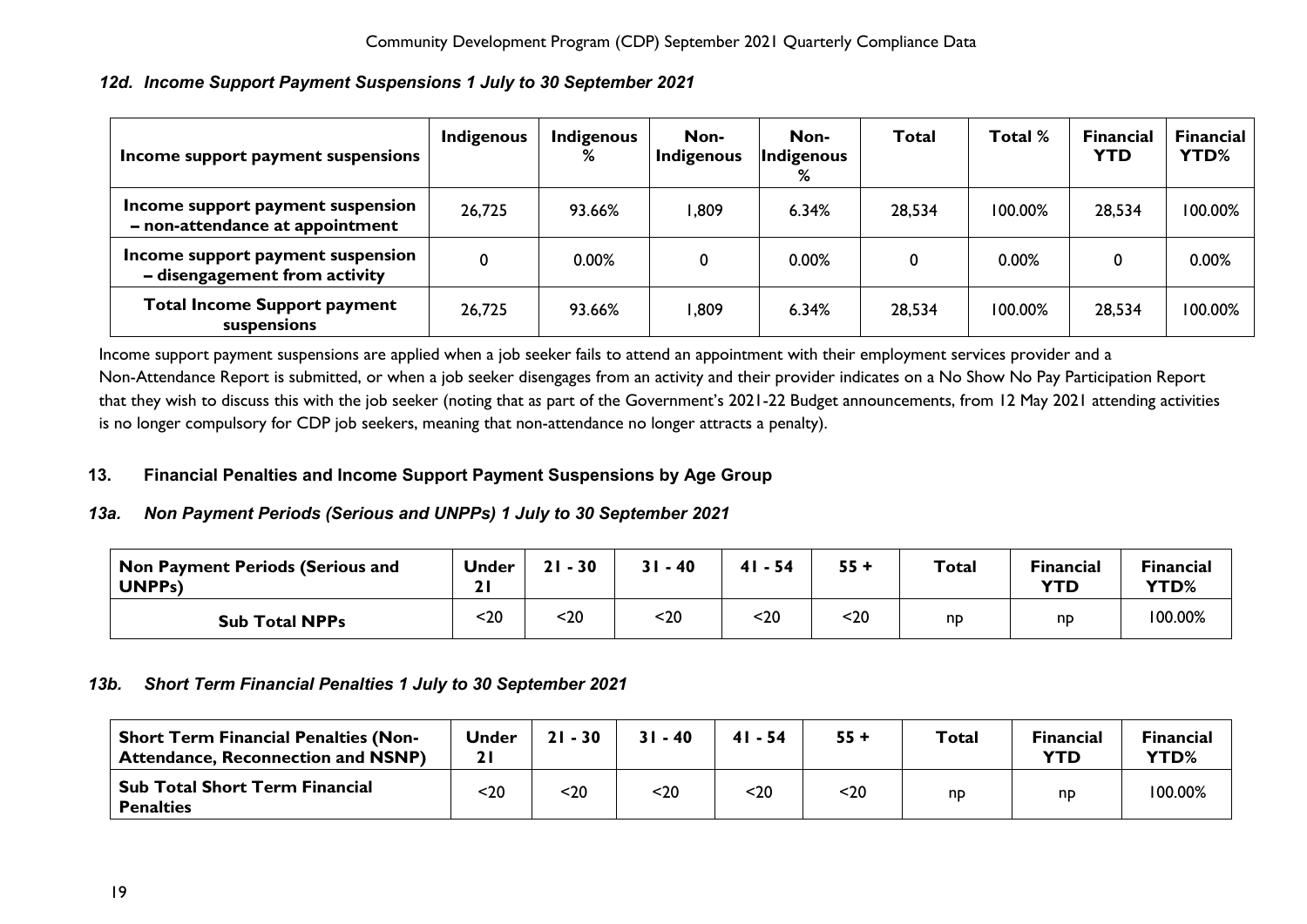#### <span id="page-20-0"></span>*13c. Total Financial Penalties 1 July to 30 September 2021*

| Under 21 | $21 - 30$ | $31 - 40$ | $41 - 54$ | $55 +$ | <b>Total</b> | <b>Financial</b><br><b>YTD</b> | <b>Financial</b><br>YTD% |
|----------|-----------|-----------|-----------|--------|--------------|--------------------------------|--------------------------|
| $20$     | <20       | <20       | $20$      | $20$   | np25         | np                             | 100.00%                  |

Unemployment non-payment periods are generally for eight weeks. However, a person who has received Relocation Assistance to take up a job and voluntarily leaves this job without a reasonable excuse, or is dismissed for misconduct within the first six months, may be subject to a non-payment penalty period of 12 weeks. This penalty may also be applied if the job seeker accepts the job and relocates but does not commence employment.

Appointment related failures comprise of financial penalties for non-attendance at a provider or Services Australia (including CCA) appointment.

Reconnection failures for not entering into a Job Plan can be applied when a job seeker does not attend an appointment with their provider then refuses to enter into a Job Plan at their re-engagement appointment. This refusal represents the job seeker's first refusal to enter into a Job Plan.

#### <span id="page-20-1"></span>*13d. Income Support Payment Suspensions 1 July to 30 September 2021*

| <b>Income Support Payment Suspensions</b>                            | <b>Under</b><br>21 | $21 - 30$ | $31 - 40$ | $41 - 54$ | $55 +$ | Total  | <b>Financial</b><br><b>YTD</b> | <b>Financial</b><br>YTD% |
|----------------------------------------------------------------------|--------------------|-----------|-----------|-----------|--------|--------|--------------------------------|--------------------------|
| Income Support Payment Suspension -non-<br>attendance at appointment | 4,030              | 8,990     | 7,528     | 6,233     | .753   | 28,534 | 28,534                         | 100.00%                  |
| Income Support Payment Suspension -<br>disengagement from activity   | 0                  | 0         |           | 0         | 0      |        | 0                              | 0.00%                    |
| <b>Total Income Support Payment</b><br><b>Suspensions</b>            | 4,030              | 8,990     | 7,528     | 6,233     | .753   | 28,534 | 28,534                         | 100.00%                  |

Income support payment suspensions are applied when a job seeker fails to attend an appointment with their employment services provider and a Non-Attendance Report is submitted, or when a job seeker disengages from an activity and their provider indicates on a No Show No Pay Participation Report that they wish to discuss this with the job seeker (noting that a*s* part of the Government's 2021-22 Budget announcements, from 12 May 2021 attending activities is no longer compulsory for CDP job seekers, meaning that non-attendance no longer attracts a penalty).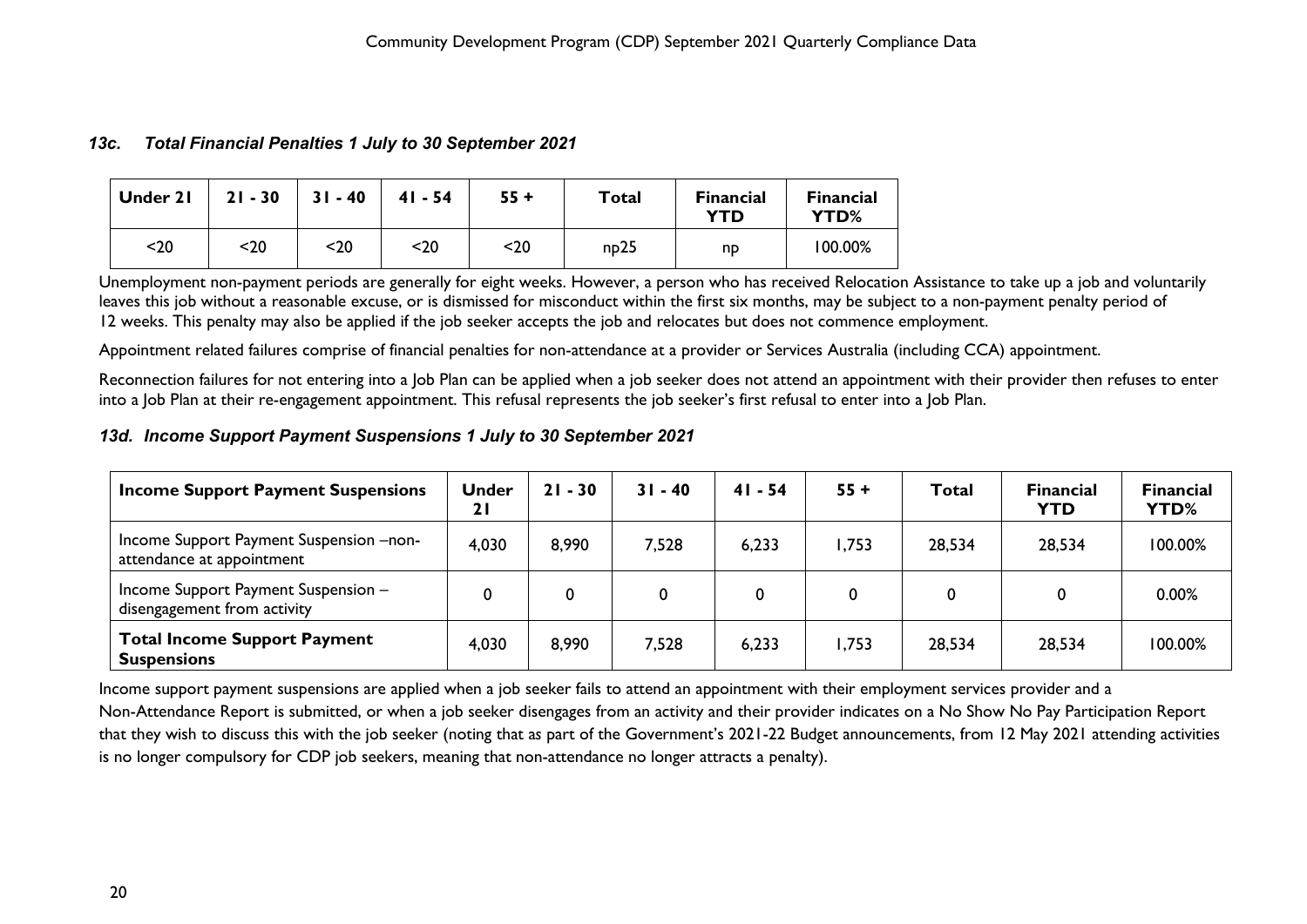# <span id="page-21-0"></span>**14. Financial Penalties and Income Support Payment Suspensions by Allowance Types**

# <span id="page-21-1"></span>*14a. Non Payment Periods (Serious and UNPPs) 1 July to 30 September 2021*

| Non Payment Periods (Serious Failure<br>and UNPP) | JSP^ | <b>YAL</b> | <b>PPS</b> | Not on<br>allowance | Total | <b>Financial</b><br><b>YTD</b> | <b>Financial</b><br><b>YTD%</b> |
|---------------------------------------------------|------|------------|------------|---------------------|-------|--------------------------------|---------------------------------|
| <b>Sub Total NPPs</b>                             | <20  | $20$       | $20$       | $20$                | np    | np                             | 100.00%                         |

^ Due to the small number of Activity Tested recipients of Special Benefit (SpB), these job seekers are included under the JobSeeker Payment (JSP) column.

#### <span id="page-21-2"></span>*14b. Short Term Financial Penalties 1 July to 30 September 2021*

| <b>Short Term Financial Penalties (Non-</b><br><b>Attendance, Reconnection and NSNP)</b> | ISP <sup>^</sup> | <b>YAL</b> | <b>PPS</b> | Not on<br> allowance | Total | <b>Financial</b><br><b>YTD</b> | Financial<br>YTD% |
|------------------------------------------------------------------------------------------|------------------|------------|------------|----------------------|-------|--------------------------------|-------------------|
| <b>Sub Total Short Term Financial</b><br><b>Penalties</b>                                | <20              | $20$       | <20        | $20$                 | np    | nd                             | 100.00%           |

^ Due to the small number of Activity Tested recipients of Special Benefit (SpB), these job seekers are included under the JobSeeker Payment (JSP) column.

# <span id="page-21-3"></span>*14c. Total Financial Penalties 1 July to 30 September 2021*

| <b>ISP^</b> | <b>YAL</b> | <b>PPS</b> | Not on<br>allowance | Total | <b>Financial</b><br>YTD | <b>Financial</b><br>YTD% |
|-------------|------------|------------|---------------------|-------|-------------------------|--------------------------|
| <20         | <20        | <20        | <20                 | np    | np                      | 100.00%                  |

^ Due to the small number of Activity Tested recipients of Special Benefit (SpB), these job seekers are included under the JobSeeker Payment (JSP) column.

Unemployment non-payment periods are generally for eight weeks. However, a person who has received Relocation Assistance to take up a job and voluntarily leaves this iob without a reasonable excuse, or is dismissed for misconduct within the first six months, may be subject to a non-payment penalty period of 12 weeks. This penalty may also be applied if the job seeker accepts the job and relocates but does not commence employment.

Appointment related failures comprise of financial penalties for non-attendance at a provider or Services Australia (including CCA) appointment.

Reconnection failures for not entering into a Job Plan can be applied when a job seeker does not attend an appointment with their provider then refuses to enter into a Job Plan at their re-engagement appointment. This refusal represents the job seeker's first refusal to enter into a Job Plan.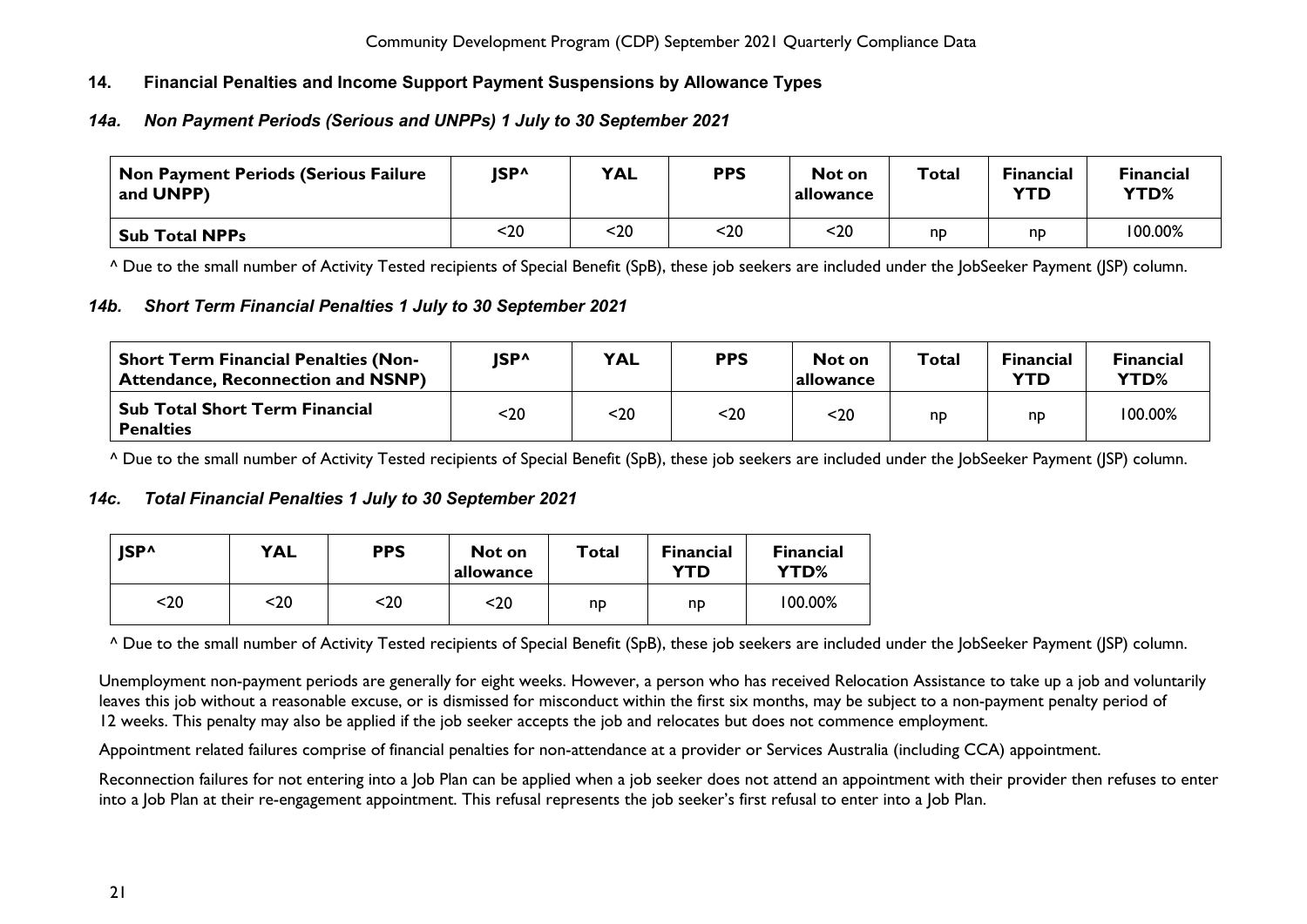## <span id="page-22-0"></span>*14d. Income Support Payment Suspensions 1 July to 30 September 2021*

| Income Support payment suspensions                                    | <b>ISP^</b> | <b>YAL</b> | <b>PPS</b> | Total  | <b>Financial YTD</b> | <b>Financial</b><br><b>YTD%</b> |
|-----------------------------------------------------------------------|-------------|------------|------------|--------|----------------------|---------------------------------|
| Income support payment suspension - non-<br>attendance at appointment | 23,351      | 4,996      | 187        | 28,534 | 28,534               | 100.00%                         |
| Income support payment suspension $-$<br>disengagement from activity  |             |            | 0          |        |                      | 0.00%                           |
| <b>Total Income Support payment</b><br>suspensions                    | 23,351      | 4,996      | 187        | 28,534 | 28,534               | 100.00%                         |

^ Due to the small number of Activity Tested recipients of Special Benefit (SpB), these job seekers are included under the JobSeeker Payment (JSP) column.

Income support payment suspensions are applied when a job seeker fails to attend an appointment with their employment services provider and a Non-Attendance Report is submitted, or when a job seeker disengages from an activity and their provider indicates on a No Show No Pay Participation Report that they wish to discuss this with the job seeker (noting that a*s* part of the Government's 2021-22 Budget announcements, from 12 May 2021 attending activities is no longer compulsory for CDP job seekers, meaning that non-attendance no longer attracts a penalty).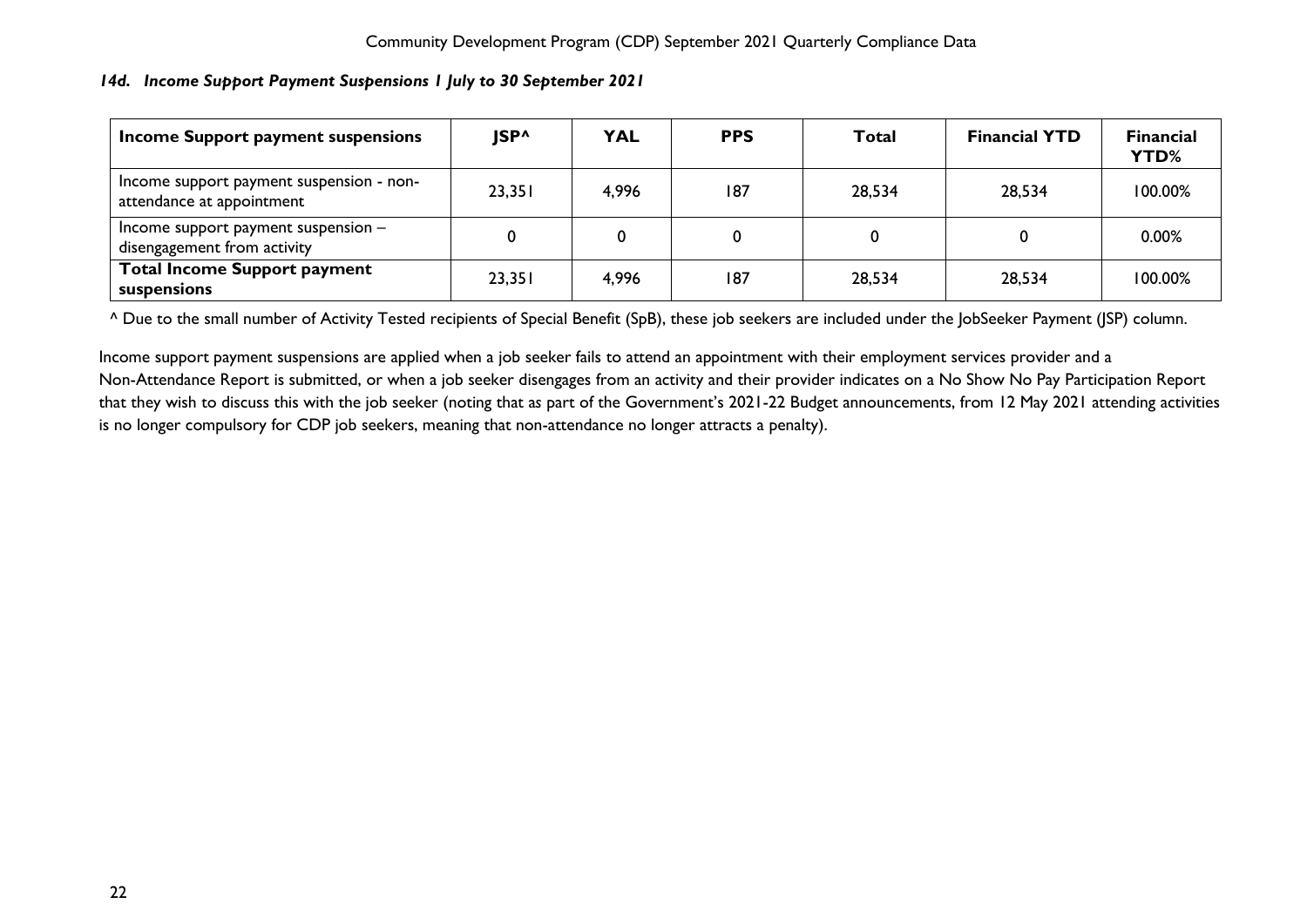- <span id="page-23-0"></span>**15. Financial Penalties and Income Support Payment Suspensions by Employment Services**
- <span id="page-23-1"></span>*15a. Non Payment Periods (Serious and UNPPs) 1 July to 30 September 2021*

| <b>Non Payment Periods (Serious and</b> | <b>CDP</b> | <b>Financial</b> | <b>Financial</b> |
|-----------------------------------------|------------|------------------|------------------|
| UNPP <sub>s</sub> )                     | Total      | <b>YTD</b>       | YTD%             |
| <b>Sub Total NPPs</b>                   | np         | np               | 100.00%          |

# <span id="page-23-2"></span>*15b. Short Term Financial Penalties 1 July to 30 September 2021*

| <b>Short Term Financial Penalties (Non-</b>               | <b>CDP</b> | <b>Financial</b> | <b>Financial</b> |
|-----------------------------------------------------------|------------|------------------|------------------|
| <b>Attendance, Reconnection and NSNP)</b>                 | Total      | <b>YTD</b>       | YTD%             |
| <b>Sub Total Short Term Financial</b><br><b>Penalties</b> | np         | np               | 100.00%          |

<span id="page-23-3"></span>*15c. Total Financial Penalties 1 July to 30 September 2021*

| <b>CDP</b> | <b>Financial</b> | <b>Financial</b> |
|------------|------------------|------------------|
| Total      | YTD              | YTD%             |
|            | nd               | 100.00%          |

Unemployment non-payment periods are generally for eight weeks. However, a person who has received Relocation Assistance to take up a job and voluntarily leaves this job without a reasonable excuse, or is dismissed for misconduct within the first six months, may be subject to a non-payment penalty period of 12 weeks. This penalty may also be applied if the job seeker accepts the job and relocates but does not commence employment.

Appointment related failures comprise of financial penalties for non-attendance at a provider or Services Australia (including CCA) appointment.

Reconnection failures for not entering into a Job Plan can be applied when a job seeker does not attend an appointment with their provider then refuses to enter into a Job Plan at their re-engagement appointment. This refusal represents the job seeker's first refusal to enter into a Job Plan.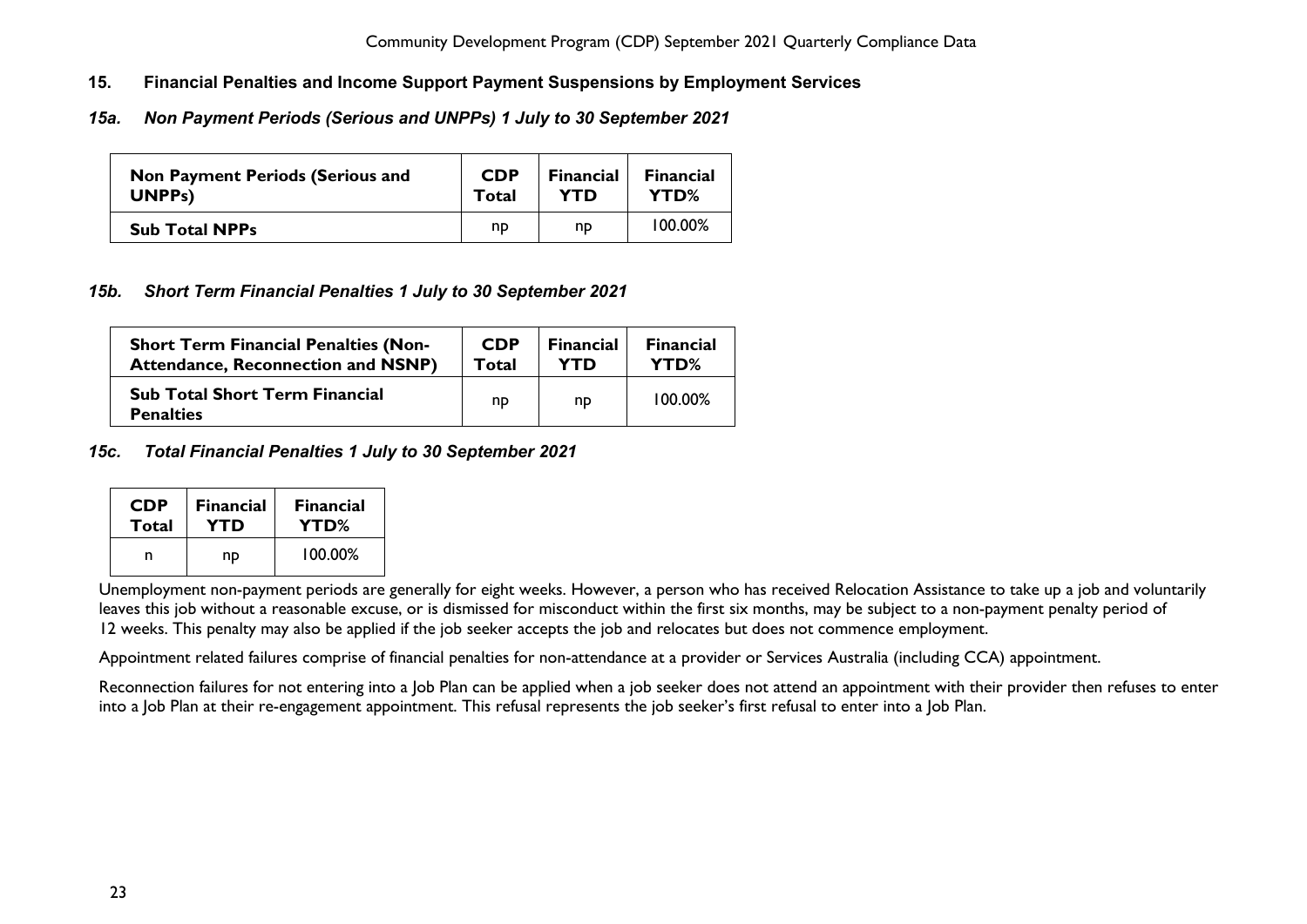## <span id="page-24-0"></span>*15d. Income Support Payment Suspensions 1 July to 30 September 2021*

| <b>Income Support payment suspensions</b>                             | <b>CDP</b><br>Total | <b>Financial</b><br>YTD | <b>Financial</b><br>YTD% |
|-----------------------------------------------------------------------|---------------------|-------------------------|--------------------------|
| Income support payment suspension - non-<br>attendance at appointment | 28,534              | 28,534                  | 100.00%                  |
| Income support payment suspension -<br>disengagement from activity    | 0                   | 0                       | $0.00\%$                 |
| <b>Total Income Support payment</b><br>suspensions                    | 28,534              | 28,534                  | 100.00%                  |

Income support payment suspensions are applied when a job seeker fails to attend an appointment with their employment services provider and a Non-Attendance Report is submitted, or when a job seeker disengages from an activity and their provider indicates on a No Show No Pay Participation Report that they wish to discuss this with the job seeker (noting that a*s* part of the Government's 2021-22 Budget announcements, from 12 May 2021 attending activities is no longer compulsory for CDP job seekers, meaning that non-attendance no longer attracts a penalty).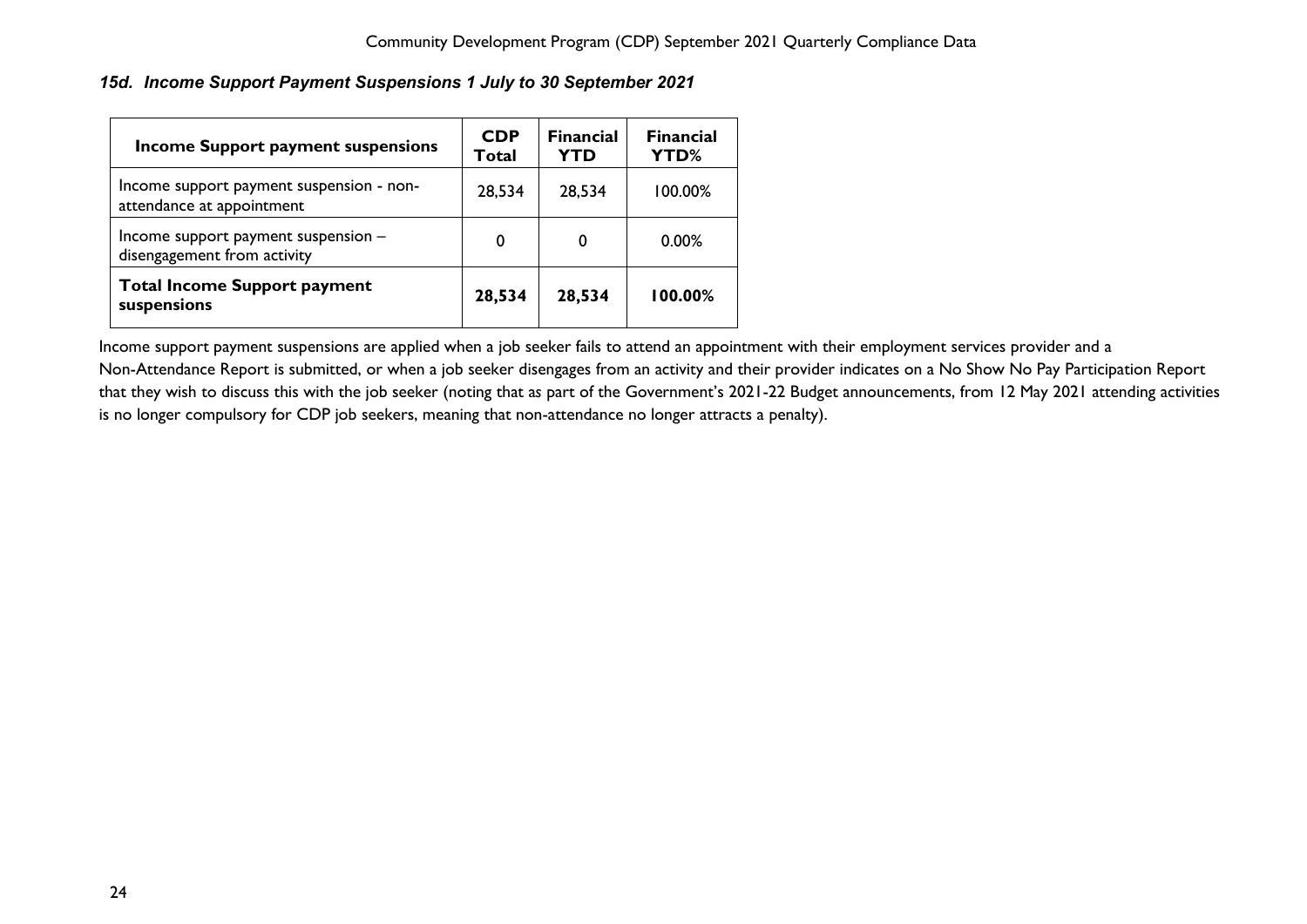# <span id="page-25-0"></span>**Glossary**

Active job seekers – job seekers on activity-tested income support payments that are currently active in employment services. These job seekers meet their mutual obligation requirements for income support through activities such as: attending provider appointments and looking for work. Note that as part of the Government's 2021-22 Budget announcements, from 12 May 2021, attending activities as part of a job plan is no longer part of a job seeker's mutual obligation requirements and is undertaken on a voluntary basis.

**Approved activity** – job seekers fully meeting their activity test requirements through doing a sufficient amount of approved activities, such as part-time work or education, for a specified period (e.g. Principal Carer Parents undertaking 30 hours a fortnight of paid work and/or study) – noting that as part of the Government's 2021-22 Budget announcements, from 12 May 2021, attending such activities is no longer part of a CDP job seeker's mutual obligation requirements and is undertaken on a voluntary basis. These job seekers do not have to use employment services for the period they are doing a sufficient amount of approved activity or activities.

**Caring responsibilities** – means that Services Australia determined the job seeker had caring responsibilities preventing them from complying with the requirement (for example, caring for a sick dependant or relative).

**Comprehensive Compliance Assessment (CCA)** – must be conducted before a job seeker can have a penalty applied for persistent non-compliance. A CCA is conducted where a job seeker has:

- three (3) applied failures as a result of failing to attend an appointment, enter into a Job Plan or satisfactorily meet their Job Search Requirement within a six month period; or
- three (3) days of applied No Show No Pay penalties, within a six month period.

A CCA can also be requested at any time by either an employment services provider or Services Australia if a job seeker is failing to meet their activity test requirements to determine why the job seeker is failing to meet their requirements.

**Compliance Activity** – the non-payment period was waived due to the job seeker agreeing to undertake a Compliance Activity involving weekly participation.

**Connection Failures** occur when a job seeker, without reasonable excuse:

- does not attend an initial appointment with a third party provider (e.g. a Work for the Dole host organisation or training provider not an employment services provider);
- refuses to enter into a Job Plan;
- fails to meet a job search requirement in their Job Plan.

Job seekers do not incur financial penalties if they have a Connection Failure applied.

**Cultural / language issues** – means that Services Australia has determined cultural diversity, language, literacy or numeracy issues prevented the job seeker from being able to understand or comply with the requirement. The impact of these factors must be considered by decision-makers in setting requirements and determining failures.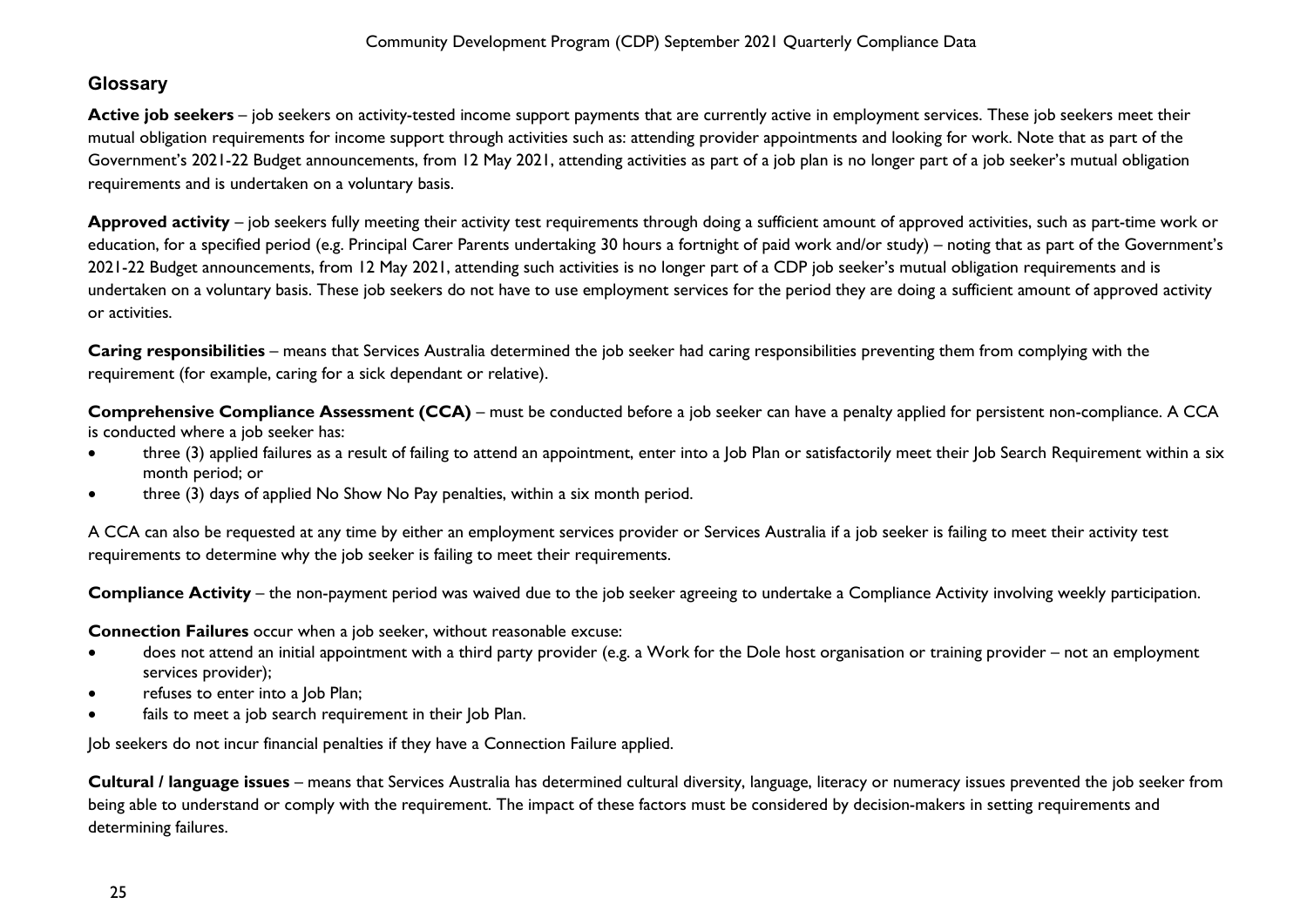**Discretion** – means that the provider considers the job seeker did not have a reasonable excuse for not attending the appointment but they have nonetheless decided not to submit a Non-Attendance Report to Services Australia and are instead using another method to re-engage the job seeker (e.g. booking a new appointment for the job seeker).

**Explanatory Notes –** this document can be found on the Department of Education, Skills and Employment website and provides further information on job seeker compliance penalties.

**Failure to attend activity** – means failure to attend an activity specified as a compulsory term in a Job Plan.

**Financial Hardship** – means that the non-payment period was waived due to the job seeker being unable to undertake a Compliance Activity and having liquid assets below a specified amount.

**Financial Penalties** – a job seeker can incur a non-payment period for persistent and wilful non-compliance or for refusing an offer of suitable work, for voluntarily leaving work or being dismissed for misconduct. A No Show No Pay penalty can be applied for failing to attend activities within the Job Plan, or for failing to attend a job interview. A reconnection penalty can be applied for failing to attend a reconnection appointment, or for failing to return a satisfactory Job Seeker Diary.

**Foreseeable or unacceptable activity prevented compliance** – the job seeker claimed to have been undertaking other acceptable activities at the time of the requirement, such as a legal commitment (e.g. attending court), attending a job interview or working. If a failure is applied in these circumstances it means the decision-maker was not satisfied that the timing of the other activity would have prevented attendance at the appointment or activity or the decision maker did not believe the other activity occurred. In the case of a job seeker claiming to have been working, it may mean that the job seeker did not provide evidence to verify this or declare any earnings.

**Homelessness** – means that Services Australia determined a job seeker's homelessness prevented the job seeker from being able to comply with the requirement.

**Income Support Payment suspensions** – are applied when a job seeker fails to attend an appointment with their employment provider or when a provider advises Services Australia that a job seeker has disengaged from an activity. As payment is restored once the job seeker attends a re-engagement appointment, payment suspension is not a failure or financial penalty under the compliance framework. A failure and/or penalty may be separately applied where Services Australia determines that the job seeker had no reasonable excuse for their non-attendance or failed to give prior notice of a reasonable excuse when it was reasonable to expect them to do so.

**Invalid reason** – means that the provider considers the job seeker did not have a reasonable excuse for not attending the appointment, or they have been unable to make contact with the job seeker. If a provider records a result of 'invalid reason', they will submit a Non-Attendance Report to Services Australia. Where the Non-Attendance Report is not successfully submitted to Services Australia, the 'invalid' reason result will be automatically updated to a 'discretion' result.

**Job seeker chose not to participate** – the job seeker did not want to attend an appointment or activity because the time was not convenient for the job seeker, because the job seeker did not see value in attending or because they indicated that they did not care whether they attended or not.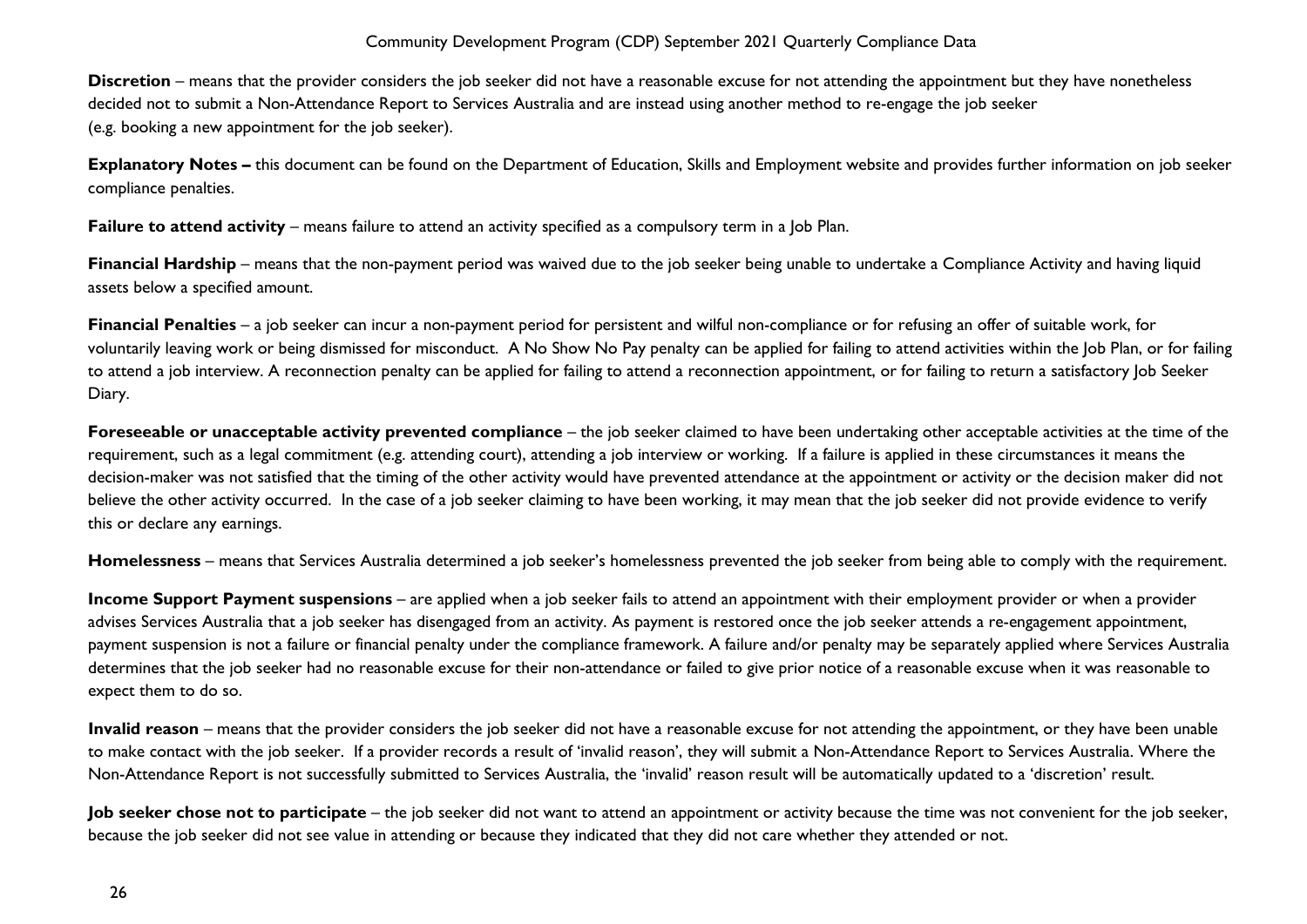**Job seeker considered work offered was unsuitable** – the job seeker failed to attend a job interview because, for example, they did not like the prospective job, did not think they would have the necessary skills or did not think it would pay enough. Before applying a failure in these circumstances, Services Australia decision-makers are required under social security law to ensure, among other things, that the prospective job met the applicable statutory conditions relating to wages and conditions and that the job seeker had the skills to do the work or would have been given appropriate training by the employer to enable them to do the work.

**Job seeker denied being notified** – the job seeker believed they were not notified of the requirement. Services Australia must be satisfied that the job seeker was properly notified of their requirement before a failure can be applied. In these cases, Services Australia was satisfied that this had occurred and found no reason to accept the job seeker's explanation.

**Job seeker error** – the job seeker got the time or date of a requirement wrong, they slept in or forgot to attend.

**Job seeker had reasonable excuse** – means that Services Australia determined the job seeker had a reasonable excuse for failing to comply with the requirement and therefore a Participation Failure should not be applied.

**JSCI – Eligible for higher stream** – means a job seeker had their JSCI updated and the outcome of the JSCI was for the job seeker to be referred to a higher stream of service in the jobactive system. As the CDP does not stream job seekers, this does not apply to CDP job seekers.

**JSCI - Referral for ESAt** – means a job seeker had their JSCI updated and the outcome of the JSCI was for the job seeker to be referred to an Employment Services Assessment. Employment Services Assessments superseded Job Capacity Assessments from 1 January 2011.

**Manageable or unproven medical issue** – the job seeker indicated a medical condition prevented their attendance, but their explanation was not accepted as reasonable. This will generally be because the job seeker did not appear ill or provide evidence of their illness, or where evidence was provided but the condition was manageable and should not have prevented attendance at the time of the appointment or activity. This category also covers situations where the excuse relates to substance or alcohol use or mental health issues but where the decision-maker has determined that in this instance the person's condition would not have prevented compliance.

Medical reason A – means that Services Australia determined a medical reason prevented the job seeker from complying with the requirement but the job seeker did not provide specific evidence relating to this particular incident. Included in this category are instances where the job seeker had previously provided evidence of the medical condition or it was not considered reasonable or necessary for the job seeker to attend a doctor.

**Medical reason B** – means that Services Australia determined a medical reason prevented the job seeker from complying with the requirement and the job seeker provided specific evidence relating to the particular incident.

**Nature of requirements** – means that Services Australia determined the requirement with which the job seeker did not comply was not reasonable or appropriate to the circumstances of the job seeker. This includes, for example, where a job seeker was referred to an unsuitable activity, where attendance required an unreasonable travel distance or where a job did not meet minimum work conditions or enable a job seeker to arrange or access childcare.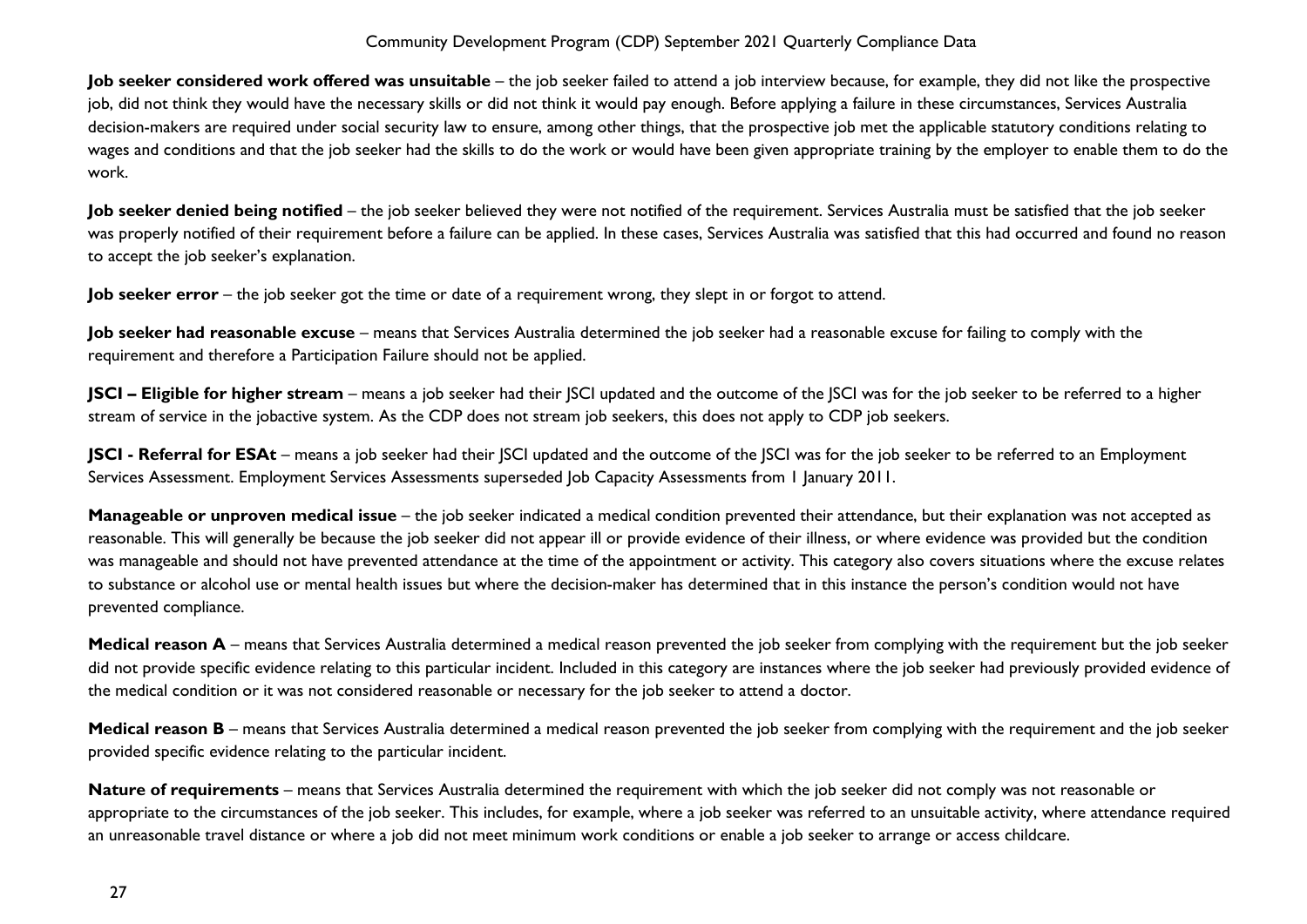**Non-Attendance Failure** – is applied when a job seeker has no reasonable excuse for not attending their initial appointment or fails to give prior notice of a reasonable excuse if it was reasonable to expect them to do so. A Non-Attendance Failure results in a loss of one-tenth of the job seeker's fortnightly income support payment for each business day for the day the job seeker was notified until the day the job seeker attends.

**Non-Attendance Report** – is submitted by an employment services provider when a job seeker fails to attend a regular provider appointment. The Non-Attendance Report replaced the Connection Failure Participation Report which was used to report this type of non-attendance from 1 January 2014.

**No change in Employment Services Program or Stream** – means there has been no recommendation to change the job seeker's Employment Services Program or Stream. CCAs in this category can recommend one or more outcomes that can be undertaken or arranged by the job seeker's current provider or they may not recommend any particular action.

**No Outcomes** – there were no outcomes or other action recommended by Services Australia as part of the CCA. This means that Services Australia specialist officer who conducted the CCA found that the job seeker had no barriers to participation that warranted a specific sort of intervention but that there were insufficient grounds to determine that the job seeker had been persistently and deliberately non-compliant.

**No reason offered** – the job seeker did not offer a reason for their non-attendance.

No Show No Pay Failure – may be applied if the job seeker has failed to either attend or behave appropriately at an activity in the Job Plan, or attend or behave appropriately at a job interview with a prospective employer. Following an investigation by Services Australia into the non-compliance, the job seeker may lose onetenth of their fortnightly income support payment for every day they do not participate and did not have a reasonable excuse. Note that this requirement changed as a result of Government's 2021-22 Budget announcements, whereby from 12 May 2021 CDP job seekers' attendance at activities became voluntary.

**Notifying requirements** – means that Services Australia determined the job seeker did not receive notification, was not notified correctly or was not given enough time to meet their requirement. This includes, for example, instances where mail may have gone astray or the job seeker had no permanent residence for mail to be sent to.

**Number of job seekers with a Vulnerability Indicator** – means job seekers who, at the end of the quarter, had one or more Vulnerability Indicators on their record.

**Other** – includes all other Participation Reports or Provider Appointment Reports rejected on the grounds that the job seeker had a reasonable excuse for not complying (for example, a police restriction, community service order or legal appointment).

**Other acceptable activity** – means that Services Australia determined the job seeker was participating in an activity that made it acceptable not to meet the requirement (for example, undertaking paid work, attending an interview, etc.).

**Other job seekers** – job seekers that do not currently have to use employment services because they have a 'Temporary exemption', 'Reduced work capacity' or are undertaking an 'Approved activity'. These job seekers can use employment services voluntarily, but are not required to do so.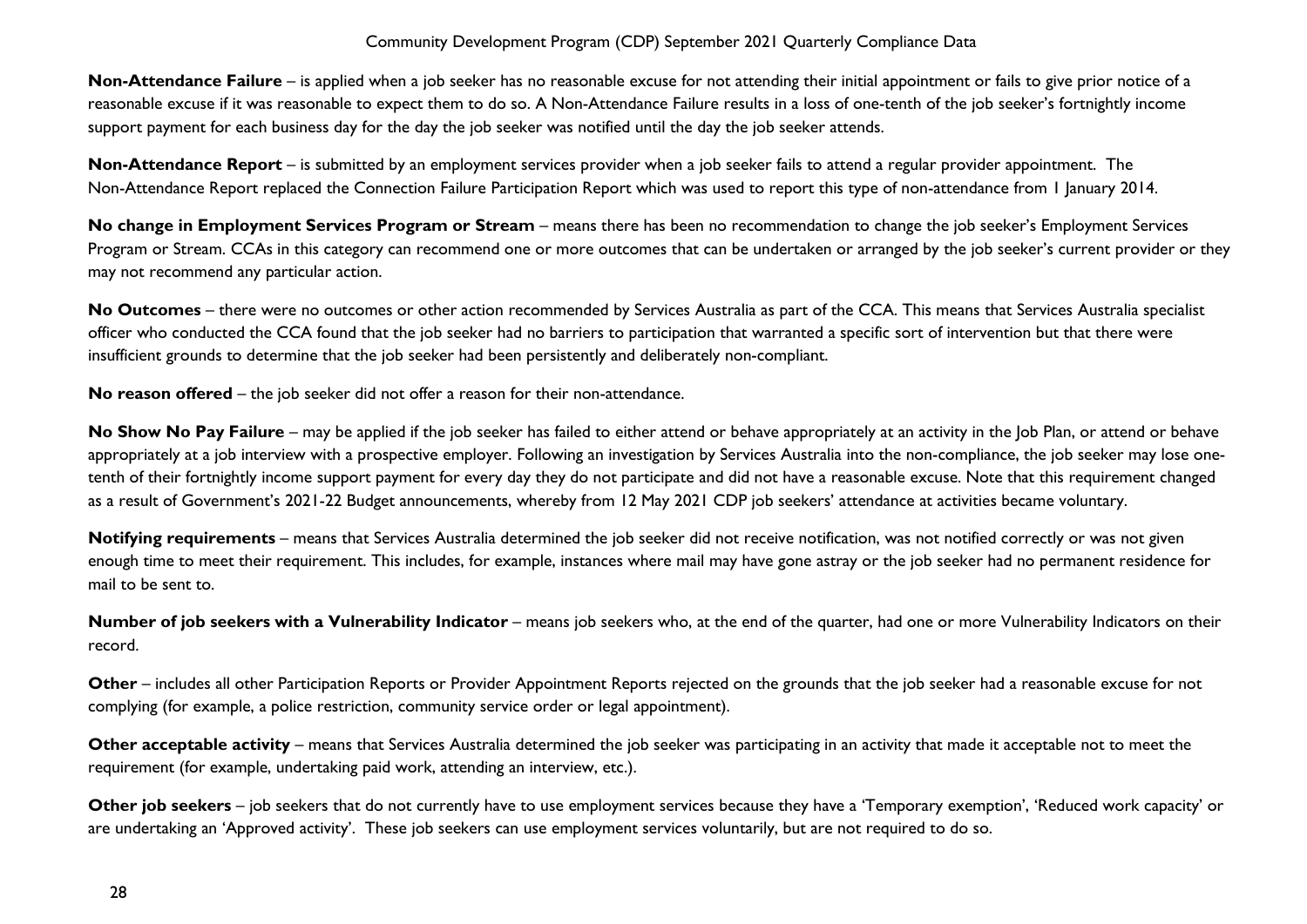**Other Outcomes** – includes any sort of recommended outcome that does not involve a change of Employment Services Program or Stream and can therefore be undertaken or arranged by the job seeker's current provider. These include suggested changes to the job seeker's Job Plan to include any vocational or nonvocational activities designed to help the job seeker to become more job-ready (e.g. a referral for housing assistance or literacy and numeracy training).

**Personal crisis** – means that Services Australia determined a personal crisis prevented the job seeker from complying with the requirement (for example, a bereavement of a family member).

Personal matter – the job seeker indicated that they had personal relationship issues, caring responsibilities, difficulties with accommodation or bereavement following the death of a friend, relative or pet. While such circumstances can impact on a job seeker's capacity to comply, Services Australia decision-maker found that they did not do so in these instances.

**Provider Appointment Report** – is submitted by providers when they want a job seeker's income support payment suspension to remain and to recommend to Services Australia that a financial penalty be applied.

Reason not recorded -- are failures that are not attendance-related. While the job seeker's reason for non-compliance must be considered before the failure can be applied, it is not recorded in a way which can be easily extracted for the purposes of this data.

Reasonable excuse but no prior notice - the job seeker had a reasonable excuse for not attending their appointment but failed to give prior notice of their inability to attend an appointment when it would have been reasonable to expect them to do so.

**Reconnection Failure** - may be applied as a result of a provider submitting a Provider Appointment Report (PAR) for non-attendance at a re-engagement appointment or if the provider reports to Services Australia that a job seeker fails to meet another reconnection requirement without a reasonable excuse. A Reconnection Failure results in loss of payment from the date of the failure until the day the job seeker meets a further reconnection requirement.

**Reduced work capacity** - job seekers with an assessed temporary or partial reduced work capacity of 0-14 hours a week do not have to be in employment services, and are able to fully satisfy their activity test requirements through a quarterly interview with Services Australia.

**Serious Failure** - may be applied for either refusing a suitable job offer, failing to commence in a suitable job (after having accepted it); or persistent and wilful noncompliance (can only be applied following a Comprehensive Compliance Assessment to ensure that the job seeker's behaviour is not the result of unidentified barriers to participation beyond their control).

**Submitting PRs/PARs** - means that Services Australia rejected the Participation Report or Provider Appointment Report on the grounds that it was not valid. This includes, for example, where the report was submitted for a period during which the job seeker had an exemption or was not receiving any payments; it was submitted for a requirement not contained in the Job Plan; or the report was filled out incorrectly containing the wrong code or date of incident.

**Temporary exemption** - job seekers can be granted an exemption by Services Australia, for a specified period of time, from complying with their requirements. Exemptions are granted if the job seeker does not have the capacity to undertake mutual obligation requirements due to the impact of personal or other circumstances beyond their control (e.g. temporary medical incapacity). Job seekers do not have to use employment services for the duration of their exemption.